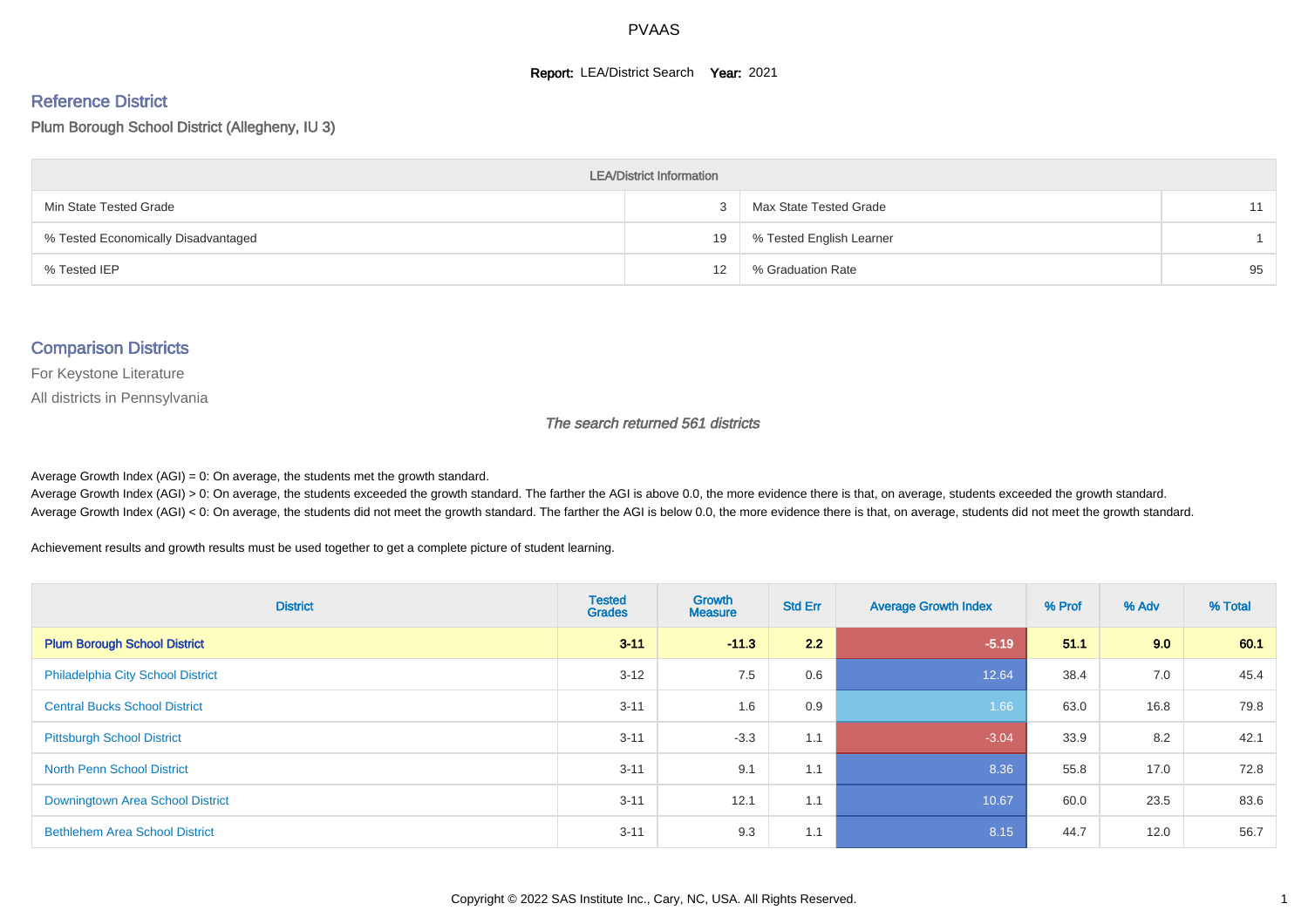| <b>District</b>                           | <b>Tested</b><br><b>Grades</b> | <b>Growth</b><br><b>Measure</b> | <b>Std Err</b> | <b>Average Growth Index</b> | % Prof | % Adv | % Total |
|-------------------------------------------|--------------------------------|---------------------------------|----------------|-----------------------------|--------|-------|---------|
| <b>Plum Borough School District</b>       | $3 - 11$                       | $-11.3$                         | 2.2            | $-5.19$                     | 51.1   | 9.0   | 60.1    |
| <b>Council Rock School District</b>       | $3 - 11$                       | 8.9                             | 1.2            | 7.65                        | 62.8   | 16.6  | 79.4    |
| <b>West Chester Area School District</b>  | $3 - 11$                       | 12.6                            | 1.2            | 10.38                       | 66.8   | 20.2  | 87.0    |
| <b>Parkland School District</b>           | $3 - 11$                       | 5.3                             | 1.2            | 4.30                        | 58.0   | 22.3  | 80.4    |
| <b>Cumberland Valley School District</b>  | $3 - 12$                       | 18.5                            | 1.3            | 14.64                       | 60.7   | 23.4  | 84.1    |
| <b>East Penn School District</b>          | $3 - 11$                       | 4.1                             | 1.3            | 3.27                        | 55.8   | 11.5  | 67.3    |
| <b>Lower Merion School District</b>       | $3 - 11$                       | 19.0                            | 1.3            | 14.93                       | 55.6   | 29.9  | 85.5    |
| <b>North Allegheny School District</b>    | $3 - 11$                       | 17.4                            | 1.3            | 13.52                       | 59.5   | 28.1  | 87.6    |
| <b>Central Dauphin School District</b>    | $3 - 11$                       | 4.4                             | 1.3            | 3.32                        | 53.3   | 7.4   | 60.7    |
| <b>Chambersburg Area School District</b>  | $3 - 11$                       | $-9.5$                          | 1.3            | $-7.20$                     | 42.7   | 8.6   | 51.4    |
| <b>Neshaminy School District</b>          | $3 - 11$                       | 4.0                             | 1.3            | 3.02                        | 58.7   | 9.5   | 68.2    |
| Spring-Ford Area School District          | $3 - 11$                       | 6.0                             | 1.3            | 4.46                        | 60.8   | 16.5  | 77.4    |
| <b>Allentown City School District</b>     | $3 - 12$                       | 5.3                             | 1.4            | 3.88                        | 25.3   | 2.7   | 28.0    |
| <b>Reading School District</b>            | $3 - 11$                       | 10.1                            | 1.4            | 7.25                        | 24.7   | 2.4   | 27.2    |
| <b>West Shore School District</b>         | $3 - 12$                       | 5.0                             | 1.4            | 3.59                        | 54.2   | 9.4   | 63.6    |
| <b>Seneca Valley School District</b>      | $3 - 11$                       | $-1.4$                          | 1.4            | $-0.99$                     | 57.2   | 11.4  | 68.6    |
| <b>Hazleton Area School District</b>      | $3 - 11$                       | 9.6                             | 1.4            | 6.77                        | 45.0   | 7.8   | 52.9    |
| <b>Easton Area School District</b>        | $3 - 12$                       | $-4.1$                          | 1.4            | $-2.91$                     | 39.9   | 4.0   | 43.9    |
| <b>Hempfield School District</b>          | $3 - 11$                       | 0.1                             | 1.4            | 0.08                        | 58.2   | 9.9   | 68.2    |
| <b>State College Area School District</b> | $3 - 11$                       | 20.5                            | 1.4            | 14.33                       | 58.0   | 25.9  | 84.0    |
| <b>Pennridge School District</b>          | $3 - 10$                       | $-16.8$                         | 1.4            | $-11.59$                    | 46.8   | 8.0   | 54.9    |
| <b>Lancaster School District</b>          | $3 - 12$                       | $-15.8$                         | 1.5            | $-10.90$                    | 14.6   | 2.3   | 16.9    |
| Mt Lebanon School District                | $3 - 11$                       | $-1.0$                          | 1.5            | $-0.70$                     | 61.9   | 24.0  | 85.9    |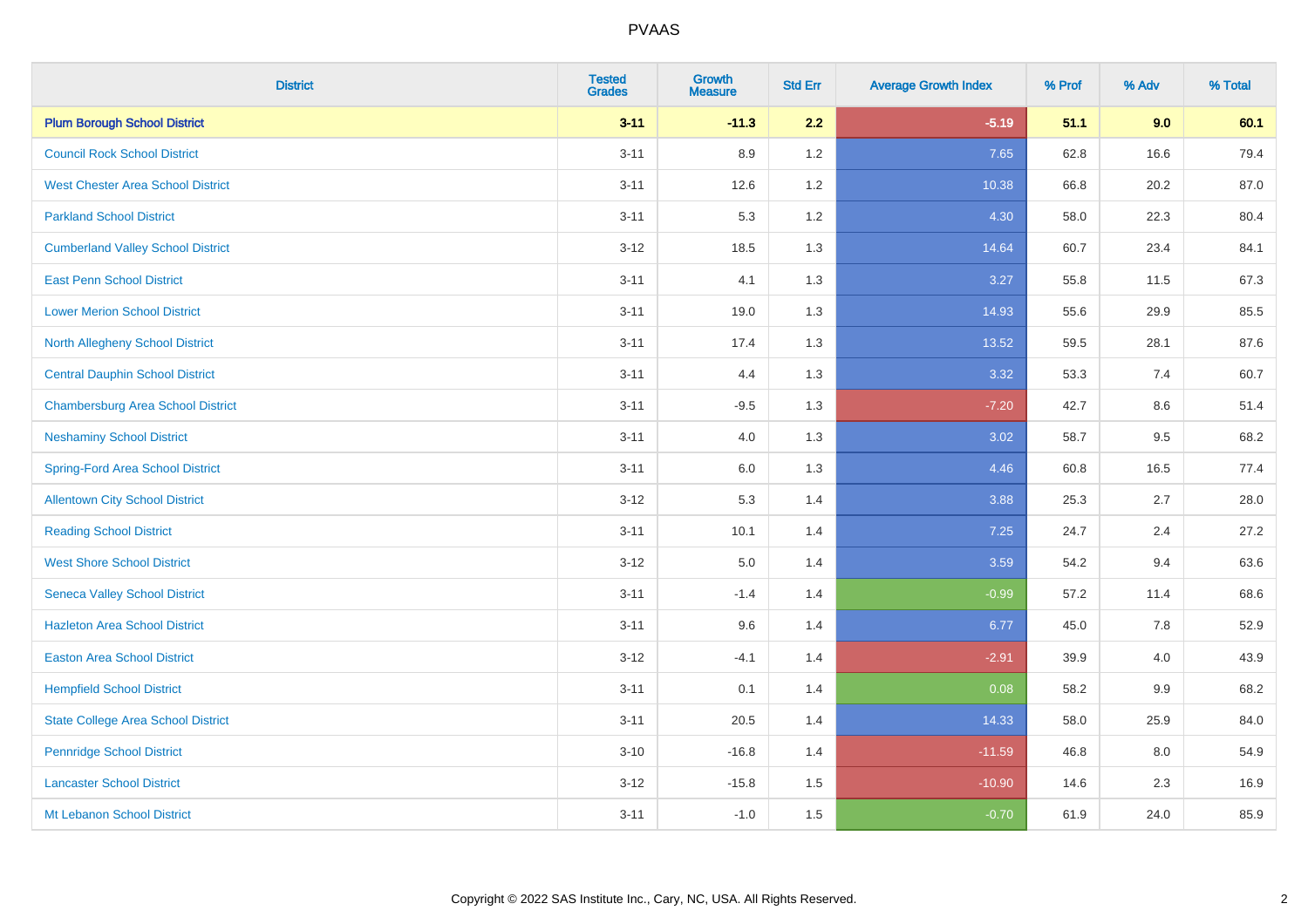| <b>District</b>                           | <b>Tested</b><br><b>Grades</b> | <b>Growth</b><br><b>Measure</b> | <b>Std Err</b> | <b>Average Growth Index</b> | % Prof | % Adv   | % Total |
|-------------------------------------------|--------------------------------|---------------------------------|----------------|-----------------------------|--------|---------|---------|
| <b>Plum Borough School District</b>       | $3 - 11$                       | $-11.3$                         | 2.2            | $-5.19$                     | 51.1   | 9.0     | 60.1    |
| Pocono Mountain School District           | $3 - 12$                       | 6.8                             | 1.5            | 4.62                        | 45.8   | 5.0     | 50.7    |
| <b>Pennsbury School District</b>          | $3 - 11$                       | 11.7                            | 1.5            | 7.90                        | 60.1   | 21.3    | 81.3    |
| <b>Boyertown Area School District</b>     | $3 - 11$                       | $-4.7$                          | 1.5            | $-3.17$                     | 55.2   | 11.3    | 66.5    |
| <b>Wilson School District</b>             | $3 - 12$                       | 8.8                             | 1.5            | 5.96                        | 52.6   | 14.6    | 67.2    |
| <b>Upper Darby School District</b>        | $3 - 12$                       | 6.9                             | 1.5            | 4.62                        | 45.0   | 6.7     | 51.7    |
| <b>Souderton Area School District</b>     | $3 - 11$                       | 12.4                            | 1.5            | 8.28                        | 61.7   | 15.2    | 76.9    |
| <b>Millcreek Township School District</b> | $3 - 11$                       | 3.1                             | 1.5            | 2.06                        | 55.6   | 14.2    | 69.7    |
| <b>Haverford Township School District</b> | $3 - 11$                       | 8.0                             | 1.5            | 5.27                        | 53.0   | 25.5    | 78.6    |
| <b>Dallastown Area School District</b>    | $3 - 11$                       | 13.5                            | 1.5            | 8.84                        | 56.0   | 17.9    | 73.8    |
| Pennsylvania Cyber Charter School         | $3 - 11$                       | 11.6                            | 1.5            | 7.54                        | 46.3   | 5.0     | 51.3    |
| <b>Butler Area School District</b>        | $3 - 11$                       | $-6.5$                          | 1.5            | $-4.26$                     | 42.5   | 9.4     | 51.9    |
| <b>Erie City School District</b>          | $3 - 12$                       | $-14.5$                         | 1.6            | $-9.26$                     | 25.4   | $3.0\,$ | 28.4    |
| East Stroudsburg Area School District     | $3 - 11$                       | 0.1                             | 1.6            | 0.05                        | 45.8   | 7.8     | 53.6    |
| <b>Hempfield Area School District</b>     | $3 - 12$                       | 4.6                             | 1.6            | 2.86                        | 53.5   | 20.1    | 73.6    |
| <b>Perkiomen Valley School District</b>   | $3 - 11$                       | $-3.5$                          | 1.6            | $-2.18$                     | 53.8   | 13.4    | 67.2    |
| Northampton Area School District          | $3 - 11$                       | 4.0                             | 1.6            | 2.51                        | 52.3   | 10.8    | 63.1    |
| <b>Norristown Area School District</b>    | $3 - 12$                       | $-12.8$                         | 1.6            | $-7.98$                     | 23.5   | 2.3     | 25.7    |
| <b>Avon Grove School District</b>         | $3 - 10$                       | 10.0                            | 1.6            | 6.26                        | 56.3   | 18.6    | 74.9    |
| <b>Manheim Township School District</b>   | $3 - 12$                       | $-0.9$                          | 1.6            | $-0.58$                     | 53.2   | 15.5    | 68.7    |
| <b>Owen J Roberts School District</b>     | $3 - 11$                       | $-12.3$                         | 1.6            | $-7.61$                     | 57.0   | 11.9    | 69.0    |
| Penn Manor School District                | $3 - 11$                       | $-0.4$                          | 1.6            | $-0.25$                     | 51.9   | 12.6    | 64.5    |
| <b>Canon-Mcmillan School District</b>     | $3 - 11$                       | $-0.8$                          | 1.6            | $-0.50$                     | 58.7   | 15.9    | 74.6    |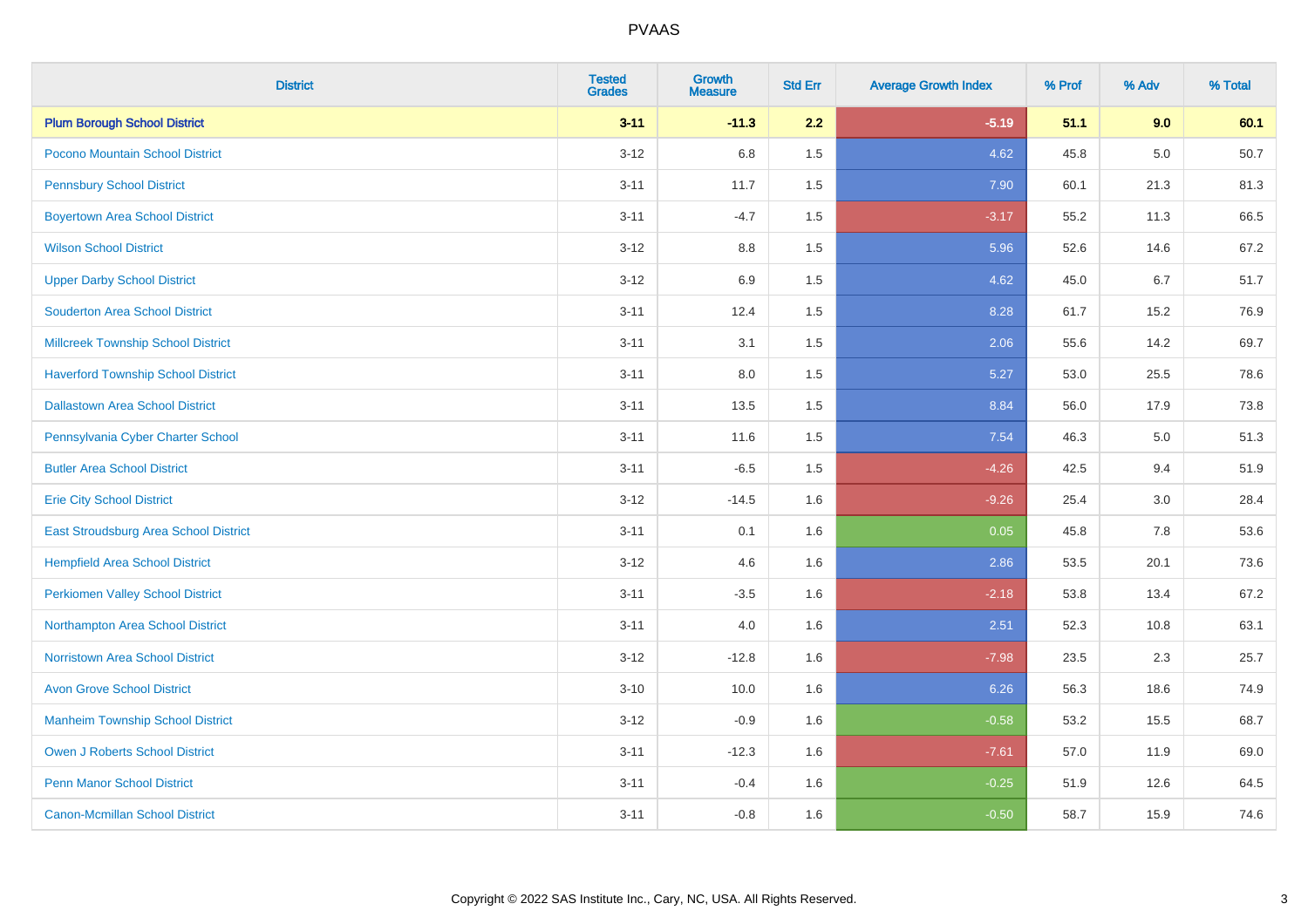| <b>District</b>                             | <b>Tested</b><br><b>Grades</b> | <b>Growth</b><br><b>Measure</b> | <b>Std Err</b> | <b>Average Growth Index</b> | % Prof | % Adv   | % Total |
|---------------------------------------------|--------------------------------|---------------------------------|----------------|-----------------------------|--------|---------|---------|
| <b>Plum Borough School District</b>         | $3 - 11$                       | $-11.3$                         | 2.2            | $-5.19$                     | 51.1   | 9.0     | 60.1    |
| <b>Bensalem Township School District</b>    | $3 - 11$                       | 1.6                             | 1.6            | 0.98                        | 38.8   | 8.3     | 47.1    |
| Altoona Area School District                | $3 - 12$                       | 3.3                             | 1.6            | 1.99                        | 47.7   | 8.2     | 55.9    |
| <b>Quakertown Community School District</b> | $3 - 12$                       | $-4.4$                          | 1.6            | $-2.70$                     | 56.5   | 10.0    | 66.6    |
| <b>Cornwall-Lebanon School District</b>     | $3 - 11$                       | 8.3                             | 1.6            | 5.08                        | 47.2   | 8.4     | 55.6    |
| <b>Ridley School District</b>               | $3 - 12$                       | 10.0                            | 1.6            | 6.10                        | 45.6   | 8.2     | 53.8    |
| <b>Mifflin County School District</b>       | $3 - 11$                       | 9.1                             | 1.7            | 5.49                        | 47.1   | 6.7     | 53.8    |
| <b>Nazareth Area School District</b>        | $3 - 11$                       | $-4.7$                          | 1.7            | $-2.82$                     | 59.2   | 9.9     | 69.0    |
| <b>Garnet Valley School District</b>        | $3 - 10$                       | 10.9                            | 1.7            | 6.53                        | 67.1   | 19.0    | 86.1    |
| <b>Centennial School District</b>           | $3 - 10$                       | 7.1                             | 1.7            | 4.29                        | 50.1   | 8.7     | 58.9    |
| <b>Coatesville Area School District</b>     | $3 - 11$                       | $-4.4$                          | 1.7            | $-2.62$                     | 36.3   | 4.2     | 40.5    |
| <b>Penn-Trafford School District</b>        | $3 - 11$                       | 13.4                            | 1.7            | 7.87                        | 62.3   | 21.9    | 84.2    |
| <b>Armstrong School District</b>            | $3 - 11$                       | 2.6                             | 1.7            | 1.53                        | 51.5   | 6.1     | 57.6    |
| <b>Colonial School District</b>             | $3 - 11$                       | 14.0                            | 1.7            | 8.21                        | 60.2   | 19.6    | 79.8    |
| <b>Central York School District</b>         | $3 - 12$                       | 12.3                            | 1.7            | 7.20                        | 55.5   | 11.5    | 67.0    |
| <b>York Co School Of Technology</b>         | $9 - 12$                       | $-3.8$                          | 1.7            | $-2.22$                     | 39.1   | 5.6     | 44.7    |
| Hatboro-Horsham School District             | $3 - 11$                       | $-12.8$                         | 1.7            | $-7.47$                     | 45.6   | $7.2$   | 52.8    |
| <b>Methacton School District</b>            | $3 - 11$                       | 2.5                             | 1.7            | 1.43                        | 62.5   | 16.4    | 79.0    |
| <b>Springfield School District</b>          | $3 - 11$                       | 13.8                            | 1.7            | 7.99                        | 60.9   | 21.5    | 82.4    |
| <b>Norwin School District</b>               | $3 - 11$                       | 18.0                            | 1.7            | 10.37                       | 58.5   | 27.0    | 85.4    |
| <b>Upper Saint Clair School District</b>    | $3 - 11$                       | 18.5                            | 1.7            | 10.65                       | 61.8   | 30.1    | 91.9    |
| <b>Governor Mifflin School District</b>     | $3 - 11$                       | 4.1                             | 1.8            | 2.33                        | 42.5   | $7.2\,$ | 49.7    |
| <b>Bethel Park School District</b>          | $3 - 11$                       | 5.6                             | 1.8            | 3.18                        | 65.3   | 18.6    | 83.9    |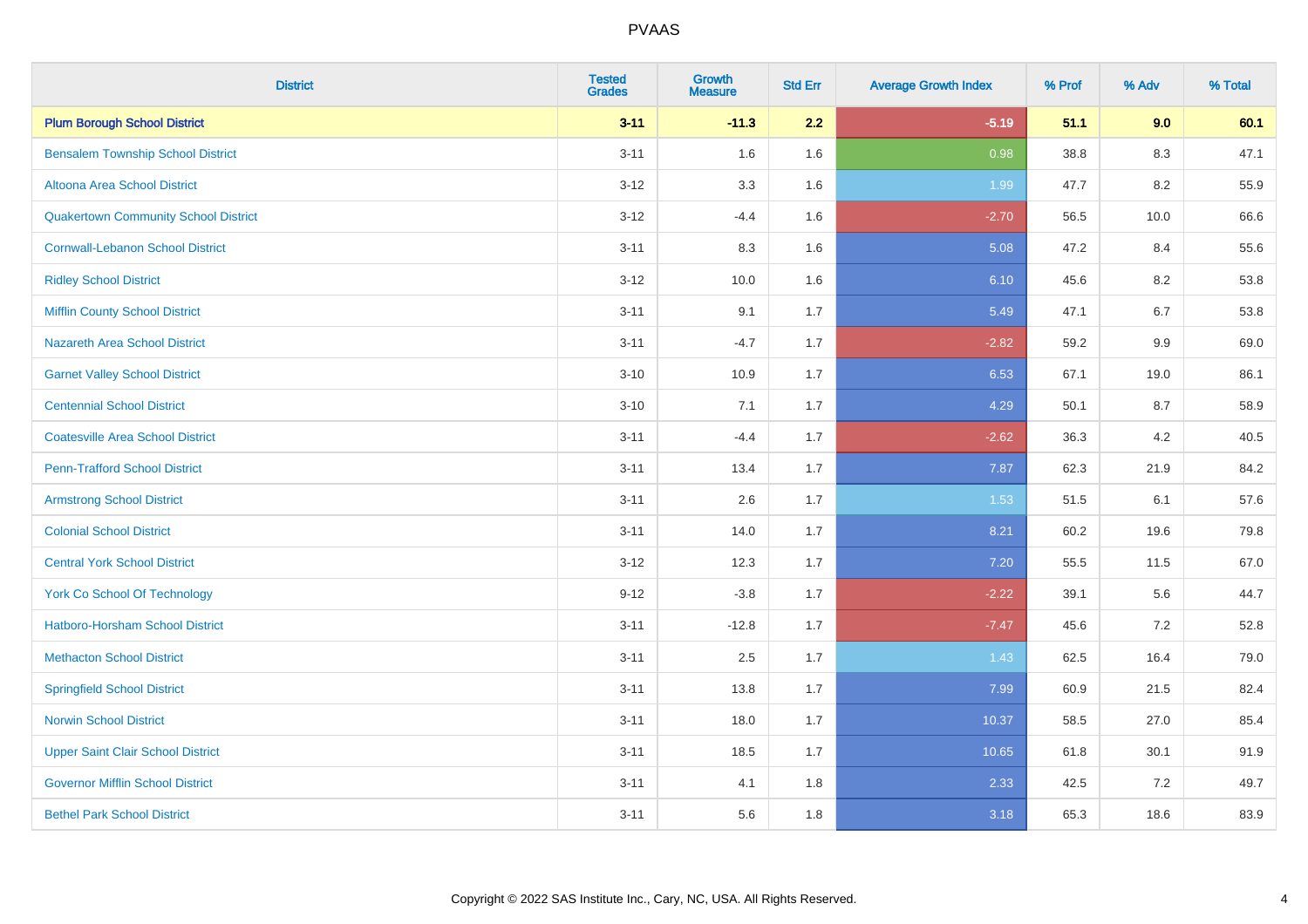| <b>District</b>                                    | <b>Tested</b><br><b>Grades</b> | <b>Growth</b><br><b>Measure</b> | <b>Std Err</b> | <b>Average Growth Index</b> | % Prof | % Adv | % Total |
|----------------------------------------------------|--------------------------------|---------------------------------|----------------|-----------------------------|--------|-------|---------|
| <b>Plum Borough School District</b>                | $3 - 11$                       | $-11.3$                         | 2.2            | $-5.19$                     | 51.1   | 9.0   | 60.1    |
| <b>Whitehall-Coplay School District</b>            | $3 - 11$                       | 6.1                             | 1.8            | 3.45                        | 49.3   | 7.4   | 56.6    |
| <b>Warren County School District</b>               | $3 - 11$                       | $-0.1$                          | 1.8            | $-0.06$                     | 37.2   | 5.3   | 42.6    |
| <b>Williamsport Area School District</b>           | $3 - 11$                       | 1.9                             | 1.8            | 1.04                        | 44.1   | 12.8  | 56.9    |
| Mechanicsburg Area School District                 | $3 - 11$                       | 5.9                             | 1.8            | 3.29                        | 57.2   | 13.7  | 70.9    |
| Ephrata Area School District                       | $3 - 11$                       | 5.6                             | 1.8            | 3.12                        | 54.7   | 9.5   | 64.2    |
| <b>Upper Dublin School District</b>                | $3 - 12$                       | 15.4                            | 1.8            | 8.53                        | 60.8   | 24.8  | 85.6    |
| <b>Delaware Valley School District</b>             | $3 - 11$                       | 12.6                            | 1.8            | 6.93                        | 55.2   | 16.2  | 71.4    |
| <b>Pine-Richland School District</b>               | $3 - 11$                       | 11.5                            | 1.8            | 6.31                        | 60.6   | 24.4  | 85.0    |
| <b>Wissahickon School District</b>                 | $3 - 10$                       | 12.5                            | 1.8            | 6.85                        | 58.3   | 22.4  | 80.7    |
| <b>Peters Township School District</b>             | $3 - 11$                       | 5.0                             | 1.8            | 2.76                        | 59.8   | 26.1  | 85.9    |
| <b>Kennett Consolidated School District</b>        | $3 - 11$                       | 4.8                             | 1.8            | 2.61                        | 52.5   | 10.7  | 63.2    |
| Fox Chapel Area School District                    | $3 - 11$                       | 9.8                             | 1.8            | 5.36                        | 56.6   | 28.6  | 85.2    |
| <b>North Hills School District</b>                 | $3 - 11$                       | $-1.8$                          | 1.8            | $-0.96$                     | 59.1   | 14.1  | 73.2    |
| <b>Conestoga Valley School District</b>            | $3 - 11$                       | 8.7                             | 1.8            | 4.69                        | 60.3   | 13.5  | 73.8    |
| <b>Elizabethtown Area School District</b>          | $3 - 12$                       | $-0.9$                          | 1.9            | $-0.47$                     | 50.0   | 11.2  | 61.2    |
| <b>Shaler Area School District</b>                 | $3 - 11$                       | $-0.8$                          | 1.9            | $-0.43$                     | 49.1   | 9.6   | 58.7    |
| <b>Commonwealth Charter Academy Charter School</b> | $3 - 10$                       | 9.1                             | 1.9            | 4.90                        | 47.2   | 9.1   | 56.3    |
| <b>Warwick School District</b>                     | $3 - 11$                       | 5.2                             | 1.9            | 2.76                        | 46.4   | 17.0  | 63.3    |
| <b>South Western School District</b>               | $3 - 12$                       | 3.9                             | 1.9            | 2.08                        | 60.2   | 8.1   | 68.3    |
| <b>Great Valley School District</b>                | $3 - 11$                       | 15.0                            | 1.9            | 7.98                        | 50.0   | 35.0  | 85.0    |
| Palmyra Area School District                       | $3 - 11$                       | 5.6                             | 1.9            | 2.96                        | 56.4   | 15.6  | 72.0    |
| <b>Carlisle Area School District</b>               | $3 - 11$                       | $-5.3$                          | 1.9            | $-2.81$                     | 54.0   | 6.3   | 60.3    |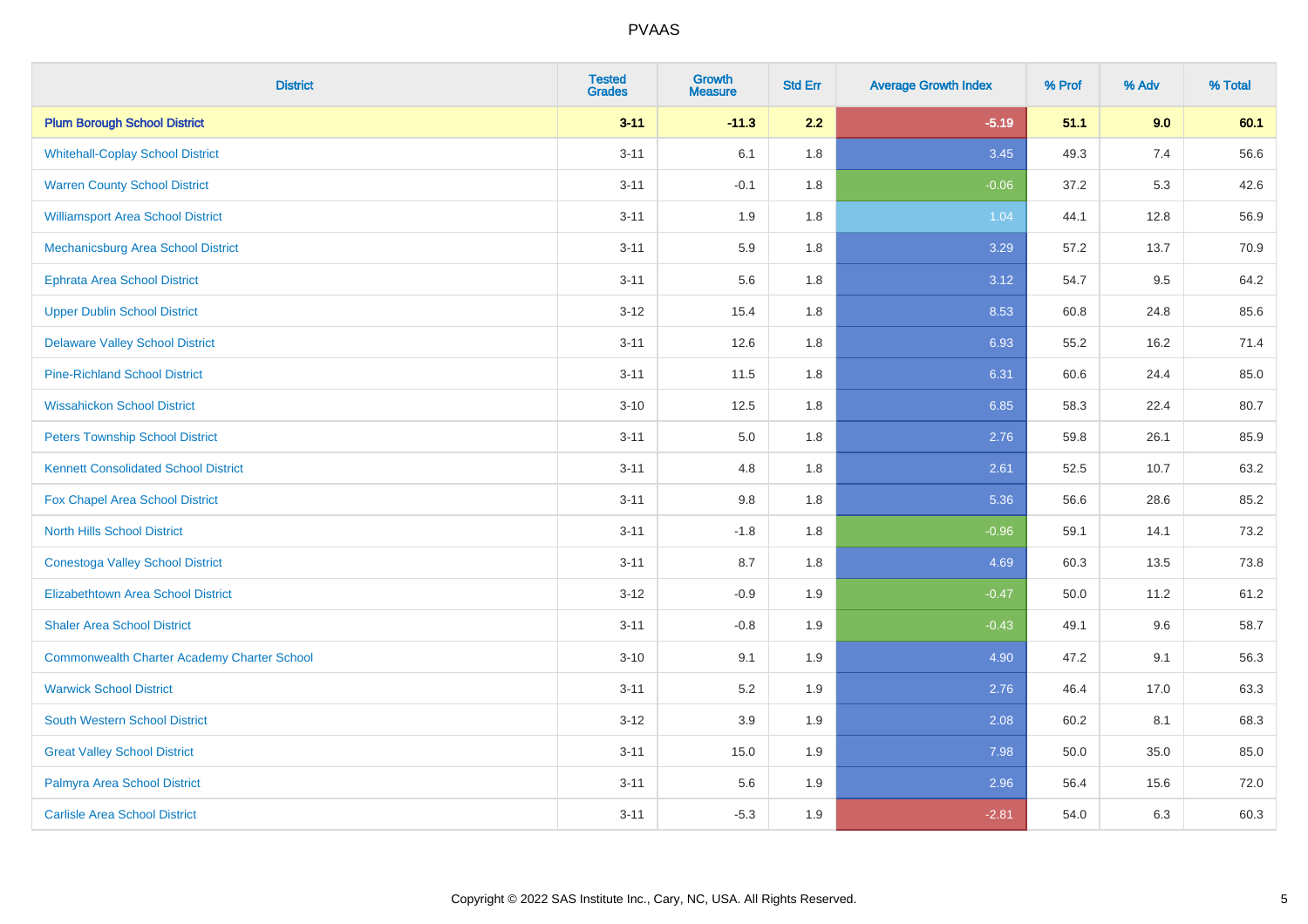| <b>District</b>                          | <b>Tested</b><br><b>Grades</b> | <b>Growth</b><br><b>Measure</b> | <b>Std Err</b> | <b>Average Growth Index</b> | % Prof | % Adv   | % Total |
|------------------------------------------|--------------------------------|---------------------------------|----------------|-----------------------------|--------|---------|---------|
| <b>Plum Borough School District</b>      | $3 - 11$                       | $-11.3$                         | 2.2            | $-5.19$                     | 51.1   | 9.0     | 60.1    |
| <b>Waynesboro Area School District</b>   | $3 - 12$                       | $-6.1$                          | 1.9            | $-3.20$                     | 50.0   | $6.8\,$ | 56.8    |
| <b>Baldwin-Whitehall School District</b> | $3 - 11$                       | 1.8                             | 1.9            | 0.94                        | 58.6   | 8.6     | 67.1    |
| <b>Muhlenberg School District</b>        | $3 - 10$                       | $4.0\,$                         | 1.9            | 2.10                        | 34.2   | 2.6     | 36.8    |
| <b>Oxford Area School District</b>       | $3 - 11$                       | $-4.3$                          | 1.9            | $-2.26$                     | 41.3   | 8.0     | 49.3    |
| <b>Abington School District</b>          | $3 - 10$                       | $-11.5$                         | 1.9            | $-6.00$                     | 56.2   | 11.6    | 67.8    |
| <b>Exeter Township School District</b>   | $3 - 11$                       | $-10.4$                         | 1.9            | $-5.44$                     | 50.6   | 2.7     | 53.3    |
| <b>Stroudsburg Area School District</b>  | $3 - 11$                       | $5.5\,$                         | 1.9            | 2.88                        | 48.1   | 4.2     | 52.3    |
| <b>Lebanon School District</b>           | $3 - 11$                       | $-1.6$                          | 1.9            | $-0.80$                     | 24.4   | 2.6     | 27.0    |
| <b>Franklin Regional School District</b> | $3 - 11$                       | 2.0                             | 1.9            | 1.02                        | 66.7   | 15.5    | 82.1    |
| <b>Penn-Delco School District</b>        | $3 - 11$                       | $-6.8$                          | 1.9            | $-3.51$                     | 46.6   | 3.2     | 49.8    |
| <b>Moon Area School District</b>         | $3 - 11$                       | 8.2                             | 1.9            | 4.25                        | 58.7   | 18.5    | 77.2    |
| <b>Shippensburg Area School District</b> | $3 - 11$                       | 9.3                             | 1.9            | 4.84                        | 53.1   | 10.2    | 63.3    |
| <b>Greater Latrobe School District</b>   | $3 - 11$                       | 0.6                             | 1.9            | 0.31                        | 55.5   | 14.1    | 69.5    |
| <b>Lower Dauphin School District</b>     | $3 - 11$                       | 0.6                             | 1.9            | 0.33                        | 49.2   | 12.6    | 61.8    |
| South Fayette Township School District   | $3 - 11$                       | 1.7                             | 2.0            | 0.88                        | 61.0   | 26.5    | 87.6    |
| Northern York County School District     | $3 - 11$                       | 15.6                            | 2.0            | 7.98                        | 57.4   | 11.5    | 68.8    |
| Northeastern York School District        | $3 - 11$                       | 5.9                             | 2.0            | 3.03                        | 51.1   | 16.6    | 67.6    |
| <b>Bristol Township School District</b>  | $3 - 11$                       | $-13.9$                         | 2.0            | $-7.05$                     | 31.0   | 3.7     | 34.7    |
| Daniel Boone Area School District        | $3 - 12$                       | 5.7                             | 2.0            | 2.88                        | 51.0   | 11.5    | 62.6    |
| <b>Solanco School District</b>           | $3 - 11$                       | $-11.0$                         | 2.0            | $-5.55$                     | 41.6   | 4.5     | 46.1    |
| Lampeter-Strasburg School District       | $3-12$                         | $-8.6$                          | 2.0            | $-4.33$                     | 55.1   | $9.8\,$ | 64.8    |
| <b>Bangor Area School District</b>       | $3 - 12$                       | $-0.9$                          | 2.0            | $-0.43$                     | 44.3   | 4.7     | 49.0    |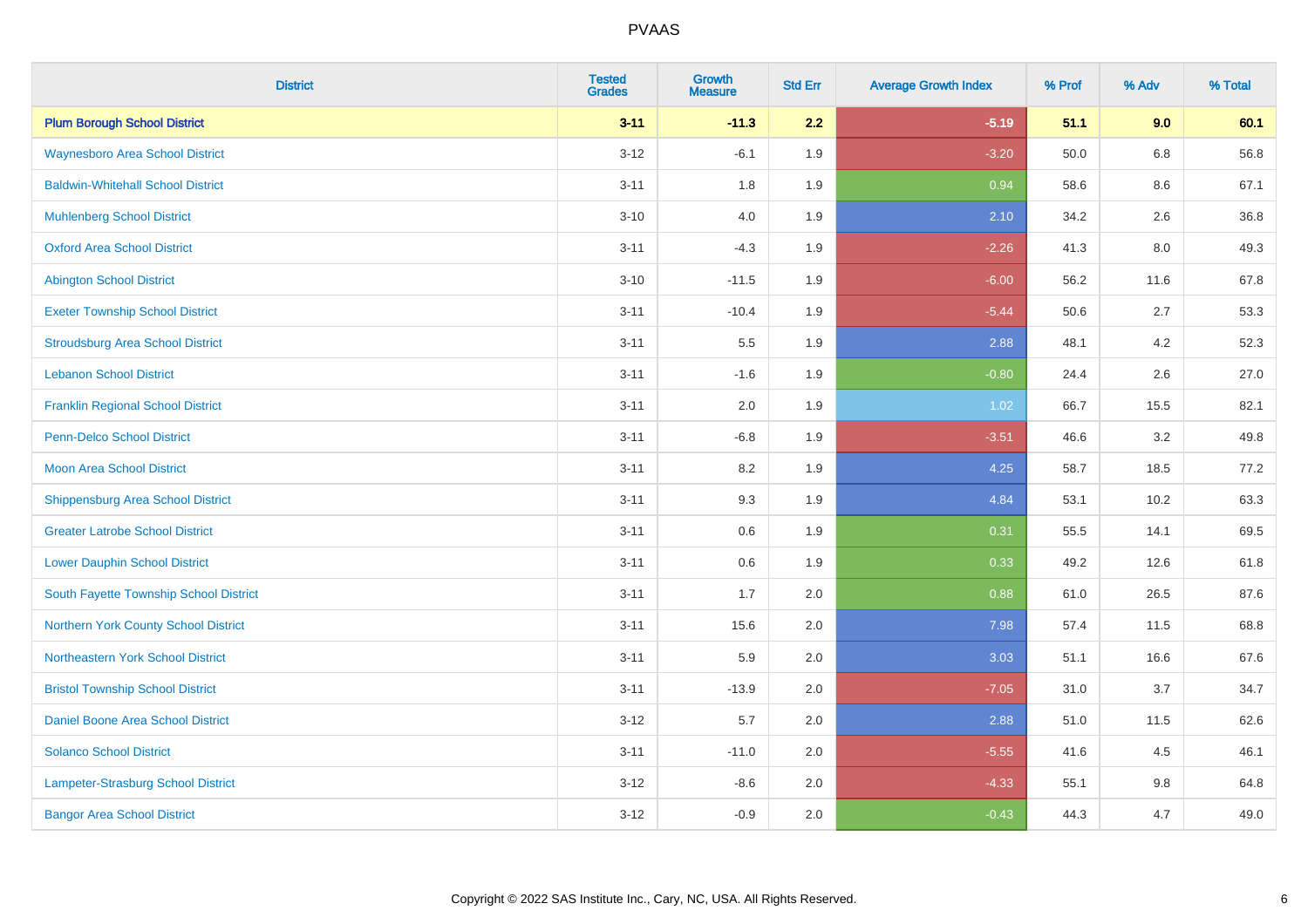| <b>District</b>                             | <b>Tested</b><br><b>Grades</b> | <b>Growth</b><br><b>Measure</b> | <b>Std Err</b> | <b>Average Growth Index</b> | % Prof | % Adv | % Total |
|---------------------------------------------|--------------------------------|---------------------------------|----------------|-----------------------------|--------|-------|---------|
| <b>Plum Borough School District</b>         | $3 - 11$                       | $-11.3$                         | 2.2            | $-5.19$                     | 51.1   | 9.0   | 60.1    |
| <b>Conewago Valley School District</b>      | $3 - 12$                       | $-0.9$                          | 2.0            | $-0.45$                     | 51.7   | 9.6   | 61.3    |
| <b>Pleasant Valley School District</b>      | $3 - 11$                       | 3.1                             | 2.0            | 1.57                        | 57.2   | 5.5   | 62.8    |
| <b>Kiski Area School District</b>           | $3 - 11$                       | $-3.7$                          | 2.0            | $-1.86$                     | 57.4   | 10.4  | 67.8    |
| <b>Connellsville Area School District</b>   | $3 - 11$                       | 6.1                             | 2.0            | 3.05                        | 45.4   | 7.8   | 53.2    |
| <b>Trinity Area School District</b>         | $3 - 11$                       | $-5.4$                          | 2.0            | $-2.71$                     | 48.3   | 11.8  | 60.1    |
| <b>Upper Merion Area School District</b>    | $3 - 11$                       | 15.3                            | 2.0            | 7.62                        | 59.3   | 19.3  | 78.6    |
| <b>Derry Township School District</b>       | $3 - 10$                       | 12.8                            | 2.0            | 6.39                        | 54.8   | 25.8  | 80.6    |
| <b>Chartiers Valley School District</b>     | $3 - 11$                       | $-1.7$                          | 2.0            | $-0.81$                     | 54.7   | 8.4   | 63.1    |
| <b>Dubois Area School District</b>          | $3 - 11$                       | $-6.2$                          | 2.0            | $-3.07$                     | 50.9   | 13.4  | 64.3    |
| <b>Pottsgrove School District</b>           | $3 - 11$                       | 2.8                             | 2.0            | 1.35                        | 44.0   | 10.0  | 53.9    |
| <b>Cocalico School District</b>             | $3 - 11$                       | 10.6                            | 2.0            | 5.18                        | 50.8   | 14.1  | 64.8    |
| <b>Keystone Central School District</b>     | $3 - 11$                       | $-5.1$                          | 2.0            | $-2.46$                     | 44.7   | 4.6   | 49.4    |
| <b>Dover Area School District</b>           | $3 - 12$                       | 6.0                             | 2.1            | 2.94                        | 52.2   | 6.0   | 58.2    |
| <b>Upper Perkiomen School District</b>      | $3 - 11$                       | 22.1                            | 2.1            | 10.74                       | 57.7   | 13.2  | 70.9    |
| <b>York Suburban School District</b>        | $3 - 11$                       | 10.1                            | 2.1            | 4.91                        | 53.5   | 27.8  | 81.3    |
| <b>Mars Area School District</b>            | $3 - 10$                       | 5.7                             | 2.1            | 2.75                        | 57.9   | 18.2  | 76.1    |
| <b>Southern York County School District</b> | $3 - 11$                       | 14.2                            | 2.1            | 6.91                        | 55.1   | 18.1  | 73.1    |
| <b>Cheltenham School District</b>           | $3 - 11$                       | $-1.4$                          | 2.1            | $-0.67$                     | 46.1   | 10.0  | 56.1    |
| <b>West Allegheny School District</b>       | $3 - 12$                       | 4.0                             | 2.1            | 1.96                        | 63.1   | 15.7  | 78.8    |
| <b>Hollidaysburg Area School District</b>   | $3 - 11$                       | 6.0                             | 2.1            | 2.88                        | 57.1   | 12.3  | 69.4    |
| <b>Radnor Township School District</b>      | $3 - 12$                       | 1.0                             | 2.1            | 0.50                        | 65.0   | 23.2  | 88.2    |
| <b>West Jefferson Hills School District</b> | $3 - 11$                       | 1.8                             | 2.1            | 0.88                        | 55.7   | 20.8  | 76.4    |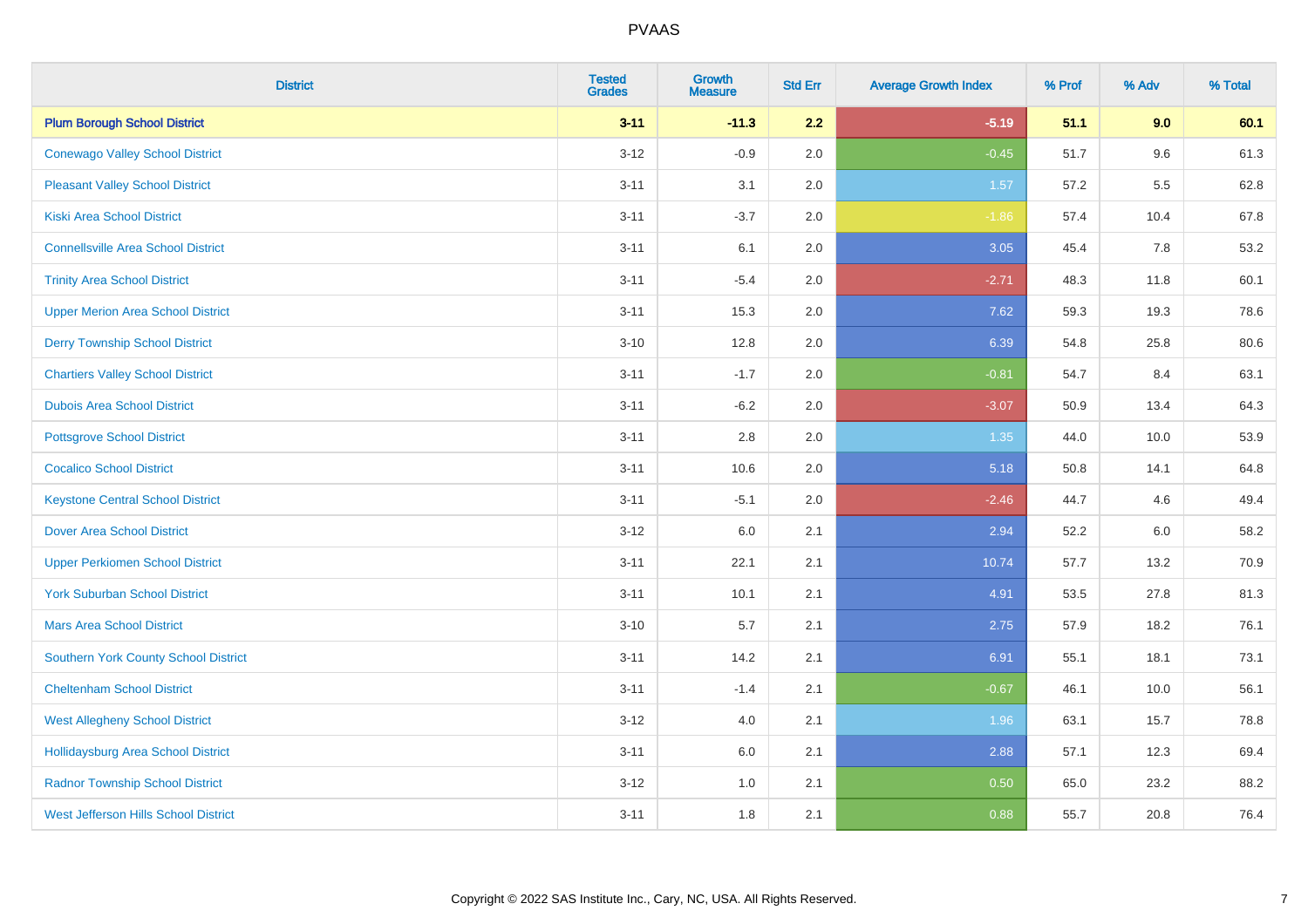| <b>District</b>                                 | <b>Tested</b><br><b>Grades</b> | <b>Growth</b><br><b>Measure</b> | <b>Std Err</b> | <b>Average Growth Index</b> | % Prof | % Adv   | % Total |
|-------------------------------------------------|--------------------------------|---------------------------------|----------------|-----------------------------|--------|---------|---------|
| <b>Plum Borough School District</b>             | $3 - 11$                       | $-11.3$                         | 2.2            | $-5.19$                     | 51.1   | 9.0     | 60.1    |
| <b>Montour School District</b>                  | $3 - 11$                       | $-1.8$                          | 2.1            | $-0.88$                     | 61.4   | 15.1    | 76.5    |
| <b>William Penn School District</b>             | $3 - 12$                       | 8.3                             | 2.1            | 3.99                        | 35.6   | $3.0\,$ | 38.7    |
| Phoenixville Area School District               | $3 - 11$                       | $-1.7$                          | 2.1            | $-0.83$                     | 59.9   | 10.6    | 70.5    |
| <b>Spring Grove Area School District</b>        | $3 - 11$                       | 5.6                             | 2.1            | 2.68                        | 55.1   | 15.0    | 70.1    |
| <b>Gettysburg Area School District</b>          | $3 - 11$                       | $-4.0$                          | 2.1            | $-1.89$                     | 45.3   | 14.0    | 59.3    |
| <b>Manheim Central School District</b>          | $3 - 11$                       | 2.1                             | 2.1            | 1.01                        | 53.2   | 11.6    | 64.8    |
| <b>Interboro School District</b>                | $3 - 12$                       | $-7.3$                          | 2.1            | $-3.43$                     | 46.6   | 4.8     | 51.4    |
| <b>York City School District</b>                | $3 - 12$                       | $-28.9$                         | 2.1            | $-13.59$                    | 6.0    | $0.3\,$ | 6.2     |
| <b>Harrisburg City School District</b>          | $3 - 11$                       | $-0.4$                          | 2.1            | $-0.19$                     | 15.1   | 0.4     | 15.5    |
| <b>Twin Valley School District</b>              | $3-12$                         | $-3.6$                          | 2.1            | $-1.69$                     | 49.6   | 7.1     | 56.8    |
| Juniata County School District                  | $3-12$                         | $-4.9$                          | 2.1            | $-2.26$                     | 38.5   | 2.9     | 41.4    |
| <b>Hampton Township School District</b>         | $3 - 11$                       | 5.1                             | 2.2            | 2.35                        | 54.0   | 28.2    | 82.2    |
| <b>Fleetwood Area School District</b>           | $3 - 10$                       | 12.2                            | 2.2            | 5.68                        | 53.5   | 11.6    | 65.2    |
| Pennsylvania Leadership Charter School          | $3 - 11$                       | 4.6                             | 2.2            | 2.13                        | 55.4   | 11.2    | 66.7    |
| <b>Abington Heights School District</b>         | $3 - 11$                       | 13.5                            | 2.2            | 6.27                        | 58.3   | 16.2    | 74.5    |
| <b>Crawford Central School District</b>         | $3 - 11$                       | $-4.7$                          | 2.2            | $-2.15$                     | 40.6   | 10.5    | 51.1    |
| <b>Lower Moreland Township School District</b>  | $3 - 11$                       | 2.0                             | 2.2            | 0.95                        | 62.8   | 17.0    | 79.8    |
| <b>Upper Moreland Township School District</b>  | $3 - 11$                       | $-5.0$                          | 2.2            | $-2.31$                     | 57.9   | 4.0     | 61.9    |
| <b>Eastern Lancaster County School District</b> | $3 - 12$                       | 4.5                             | 2.2            | 2.09                        | 46.3   | 11.4    | 57.6    |
| <b>Plum Borough School District</b>             | $3 - 11$                       | $-11.3$                         | 2.2            | $-5.19$                     | 51.1   | 9.0     | 60.1    |
| <b>Greencastle-Antrim School District</b>       | $3 - 11$                       | $-3.0$                          | 2.2            | $-1.36$                     | 62.4   | 9.9     | 72.3    |
| <b>Bellefonte Area School District</b>          | $3 - 11$                       | $-0.4$                          | 2.2            | $-0.17$                     | 47.6   | 10.6    | 58.2    |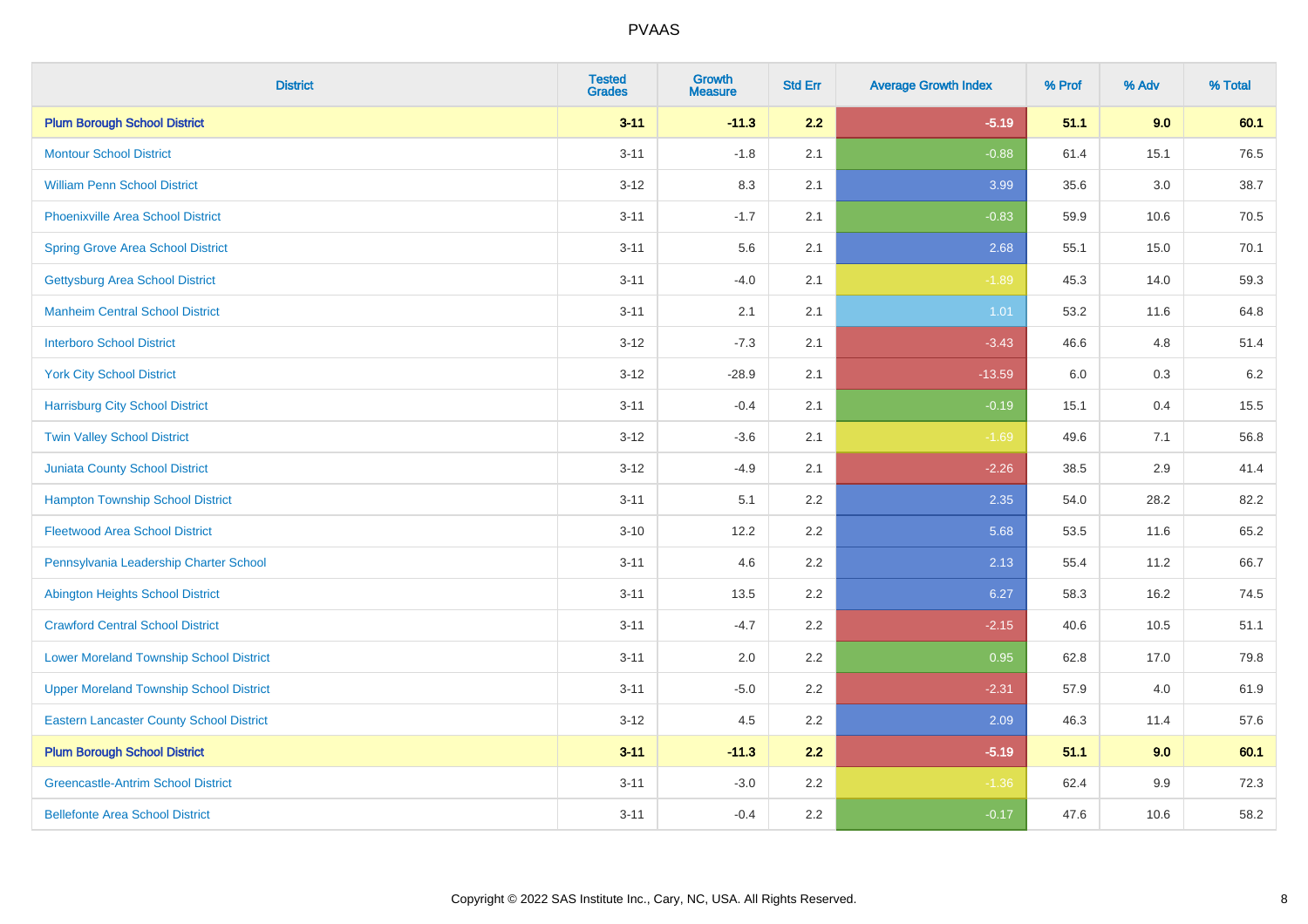| <b>District</b>                               | <b>Tested</b><br><b>Grades</b> | <b>Growth</b><br><b>Measure</b> | <b>Std Err</b> | <b>Average Growth Index</b> | % Prof | % Adv | % Total |
|-----------------------------------------------|--------------------------------|---------------------------------|----------------|-----------------------------|--------|-------|---------|
| <b>Plum Borough School District</b>           | $3 - 11$                       | $-11.3$                         | 2.2            | $-5.19$                     | 51.1   | 9.0   | 60.1    |
| <b>Gateway School District</b>                | $3 - 11$                       | 0.8                             | 2.2            | 0.38                        | 52.1   | 13.8  | 65.9    |
| <b>Penncrest School District</b>              | $3 - 11$                       | 5.7                             | 2.2            | 2.57                        | 47.2   | 7.1   | 54.3    |
| <b>New Foundations Charter School</b>         | $3 - 11$                       | 5.4                             | 2.2            | 2.41                        | 47.2   | 2.5   | 49.8    |
| <b>Dallas School District</b>                 | $3 - 11$                       | $-2.5$                          | 2.2            | $-1.12$                     | 54.9   | 7.6   | 62.4    |
| <b>Eastern Lebanon County School District</b> | $3 - 11$                       | 8.6                             | 2.2            | 3.84                        | 48.8   | 11.4  | 60.3    |
| <b>Conrad Weiser Area School District</b>     | $3 - 11$                       | 3.6                             | 2.2            | 1.63                        | 52.1   | 2.1   | 54.2    |
| <b>Tunkhannock Area School District</b>       | $3 - 11$                       | 2.3                             | 2.2            | 1.01                        | 44.9   | 9.6   | 54.6    |
| <b>Lehighton Area School District</b>         | $3 - 11$                       | $-1.6$                          | 2.3            | $-0.70$                     | 51.1   | 5.6   | 56.7    |
| <b>Blue Mountain School District</b>          | $3 - 10$                       | $-5.8$                          | 2.3            | $-2.56$                     | 46.6   | 8.5   | 55.1    |
| Southern Lehigh School District               | $3 - 11$                       | $-0.4$                          | 2.3            | $-0.17$                     | 66.1   | 11.9  | 78.0    |
| <b>Pottsville Area School District</b>        | $3 - 12$                       | 4.4                             | 2.3            | 1.94                        | 44.8   | 5.4   | 50.2    |
| <b>Somerset Area School District</b>          | $3 - 11$                       | $-4.4$                          | 2.3            | $-1.93$                     | 44.4   | 14.9  | 59.3    |
| <b>Tuscarora School District</b>              | $3 - 11$                       | $-0.6$                          | 2.3            | $-0.27$                     | 45.1   | 8.1   | 53.2    |
| 21st Century Cyber Charter School             | $6 - 12$                       | 5.7                             | 2.3            | 2.50                        | 56.7   | 8.3   | 65.0    |
| <b>Wallenpaupack Area School District</b>     | $3 - 11$                       | $-7.1$                          | 2.3            | $-3.09$                     | 40.8   | 2.4   | 43.1    |
| <b>Indiana Area School District</b>           | $3 - 11$                       | $-5.3$                          | 2.3            | $-2.28$                     | 47.6   | 18.4  | 66.1    |
| <b>Chichester School District</b>             | $3 - 11$                       | $-2.7$                          | 2.3            | $-1.17$                     | 44.6   | 6.6   | 51.2    |
| <b>West York Area School District</b>         | $3 - 12$                       | 3.2                             | 2.3            | 1.38                        | 53.8   | 4.4   | 58.2    |
| Selinsgrove Area School District              | $3 - 12$                       | 8.3                             | 2.3            | 3.54                        | 56.8   | 10.0  | 66.8    |
| Lehigh Valley Academy Regional Charter School | $3 - 11$                       | 0.7                             | 2.3            | 0.32                        | 46.3   | 5.0   | 51.4    |
| <b>Blackhawk School District</b>              | $3 - 11$                       | 4.7                             | 2.3            | 2.01                        | 55.8   | 8.8   | 64.6    |
| Northwestern Lehigh School District           | $3 - 11$                       | 2.2                             | 2.3            | 0.93                        | 53.3   | 9.7   | 63.0    |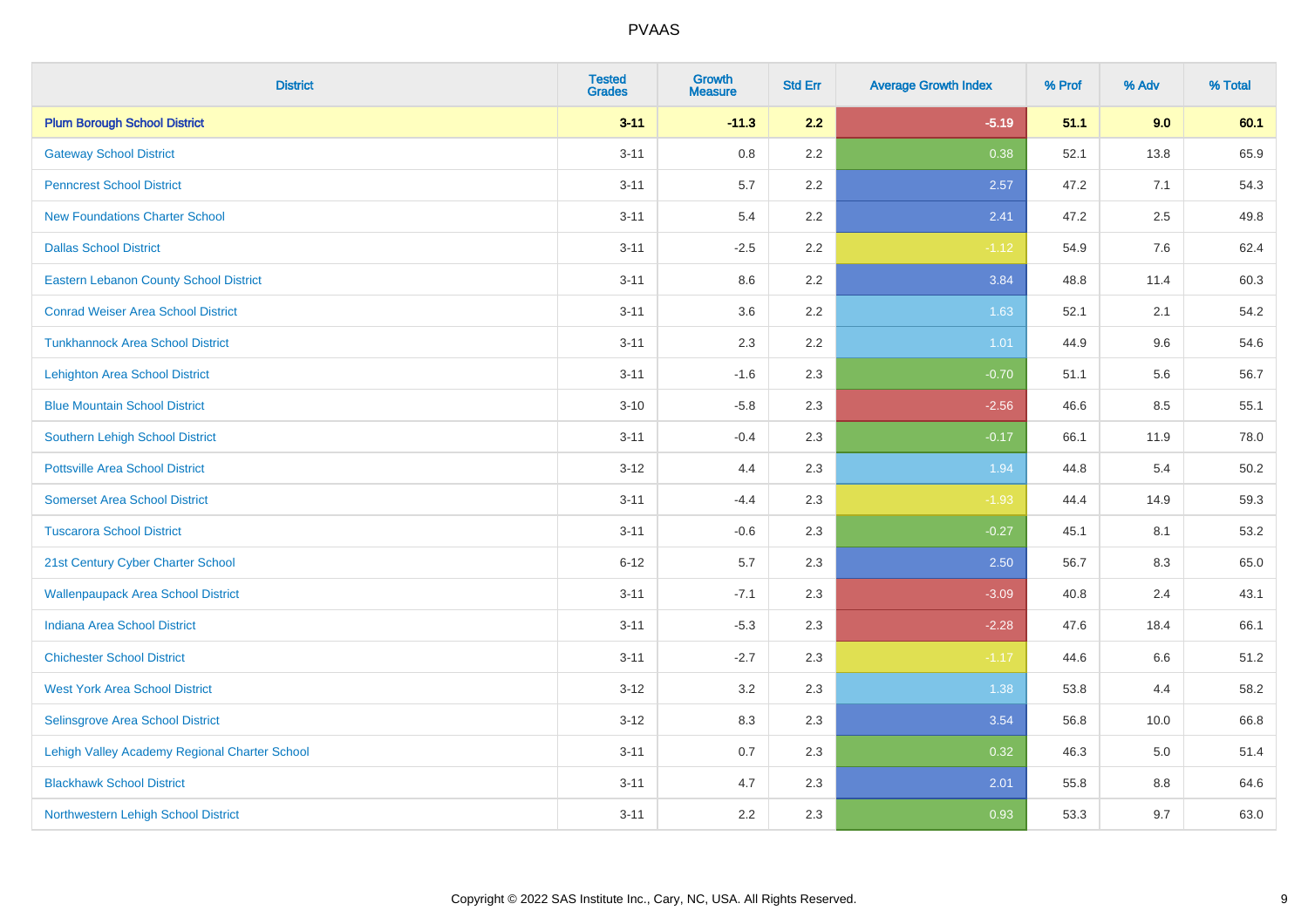| <b>District</b>                               | <b>Tested</b><br><b>Grades</b> | Growth<br><b>Measure</b> | <b>Std Err</b> | <b>Average Growth Index</b> | % Prof | % Adv   | % Total |
|-----------------------------------------------|--------------------------------|--------------------------|----------------|-----------------------------|--------|---------|---------|
| <b>Plum Borough School District</b>           | $3 - 11$                       | $-11.3$                  | 2.2            | $-5.19$                     | 51.1   | 9.0     | 60.1    |
| <b>Crestwood School District</b>              | $3 - 11$                       | $-0.4$                   | 2.4            | $-0.17$                     | 57.4   | 17.0    | 74.4    |
| <b>Greensburg Salem School District</b>       | $3 - 11$                       | $-4.4$                   | 2.4            | $-1.88$                     | 47.6   | 4.9     | 52.4    |
| <b>Scranton School District</b>               | $3 - 12$                       | $-2.9$                   | 2.4            | $-1.22$                     | 45.6   | 3.6     | 49.1    |
| <b>Laurel Highlands School District</b>       | $3 - 11$                       | 4.3                      | 2.4            | 1.81                        | 44.9   | 9.6     | 54.5    |
| <b>Rose Tree Media School District</b>        | $3 - 10$                       | $-25.6$                  | 2.4            | $-10.76$                    | 54.8   | 6.4     | 61.2    |
| Octorara Area School District                 | $3 - 11$                       | 9.1                      | 2.4            | 3.82                        | 52.1   | 8.5     | 60.6    |
| <b>Wyoming Valley West School District</b>    | $3 - 11$                       | $-2.2$                   | 2.4            | $-0.91$                     | 49.4   | 3.0     | 52.4    |
| <b>Pottstown School District</b>              | $3 - 12$                       | $-4.0$                   | 2.4            | $-1.68$                     | 29.8   | 1.2     | 31.0    |
| <b>Hermitage School District</b>              | $3 - 12$                       | 3.8                      | 2.4            | 1.60                        | 57.5   | 9.3     | 66.8    |
| South Eastern School District                 | $3 - 11$                       | 0.9                      | 2.4            | 0.39                        | 54.8   | 6.6     | 61.4    |
| <b>Bradford Area School District</b>          | $3-12$                         | $-9.3$                   | 2.4            | $-3.87$                     | 45.8   | 8.3     | 54.2    |
| <b>Wallingford-Swarthmore School District</b> | $3 - 10$                       | 0.9                      | 2.4            | 0.38                        | 64.4   | 22.7    | 87.1    |
| <b>North Schuylkill School District</b>       | $3 - 11$                       | $-1.0$                   | 2.4            | $-0.42$                     | 41.8   | 5.1     | 46.8    |
| <b>Mckeesport Area School District</b>        | $3 - 12$                       | 9.0                      | 2.4            | 3.72                        | 31.0   | 4.5     | 35.5    |
| <b>Donegal School District</b>                | $3 - 12$                       | 3.1                      | 2.4            | 1.29                        | 60.6   | 9.1     | 69.7    |
| <b>Grove City Area School District</b>        | $3 - 12$                       | 5.1                      | 2.4            | 2.09                        | 36.4   | 16.5    | 52.8    |
| <b>New Castle Area School District</b>        | $3 - 12$                       | $-6.4$                   | 2.4            | $-2.66$                     | 32.5   | 4.3     | 36.8    |
| <b>Wayne Highlands School District</b>        | $3 - 11$                       | 7.8                      | 2.4            | 3.23                        | 52.3   | 13.1    | 65.4    |
| Albert Gallatin Area School District          | $3 - 11$                       | $-0.8$                   | 2.4            | $-0.32$                     | 54.5   | 10.0    | 64.6    |
| <b>Marple Newtown School District</b>         | $3 - 11$                       | 2.0                      | 2.4            | 0.81                        | 57.6   | 12.8    | 70.4    |
| <b>Universal Audenried Charter School</b>     | $9 - 11$                       | $-5.8$                   | 2.4            | $-2.40$                     | 14.6   | $0.0\,$ | 14.6    |
| <b>Ringgold School District</b>               | $3 - 11$                       | $-14.7$                  | 2.4            | $-6.04$                     | 41.5   | 7.9     | 49.4    |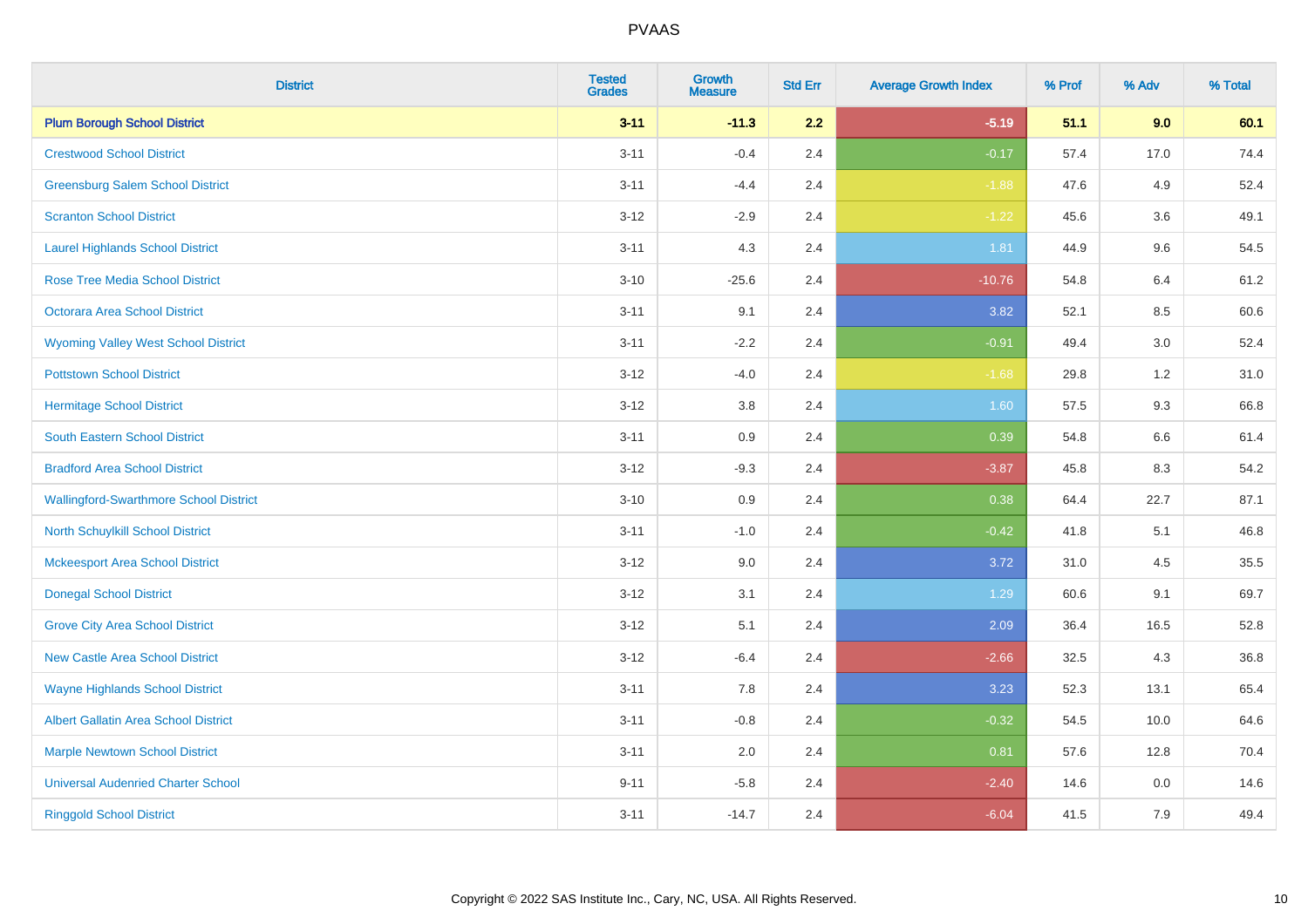| <b>District</b>                                                       | <b>Tested</b><br><b>Grades</b> | <b>Growth</b><br><b>Measure</b> | <b>Std Err</b> | <b>Average Growth Index</b> | % Prof | % Adv   | % Total |
|-----------------------------------------------------------------------|--------------------------------|---------------------------------|----------------|-----------------------------|--------|---------|---------|
| <b>Plum Borough School District</b>                                   | $3 - 11$                       | $-11.3$                         | 2.2            | $-5.19$                     | 51.1   | 9.0     | 60.1    |
| <b>Valley View School District</b>                                    | $3 - 11$                       | 18.1                            | 2.4            | 7.42                        | 53.7   | 14.7    | 68.4    |
| <b>Central Valley School District</b>                                 | $3 - 10$                       | 4.8                             | 2.4            | 1.98                        | 56.9   | 9.0     | 65.9    |
| <b>Beaver Area School District</b>                                    | $3 - 10$                       | 4.7                             | 2.4            | 1.94                        | 57.4   | 16.8    | 74.2    |
| <b>Big Spring School District</b>                                     | $3 - 11$                       | $-9.8$                          | 2.4            | $-4.00$                     | 38.6   | 8.9     | 47.5    |
| <b>Elizabeth Forward School District</b>                              | $3 - 11$                       | $-8.4$                          | 2.4            | $-3.41$                     | 51.7   | 4.0     | 55.7    |
| Northern Lebanon School District                                      | $3 - 11$                       | 0.4                             | 2.5            | 0.15                        | 28.0   | $3.0\,$ | 31.0    |
| South Williamsport Area School District                               | $3 - 10$                       | $-5.7$                          | 2.5            | $-2.30$                     | 45.5   | 4.5     | 50.0    |
| Hamburg Area School District                                          | $3 - 11$                       | 8.9                             | 2.5            | 3.63                        | 43.5   | 8.2     | 51.7    |
| <b>East Pennsboro Area School District</b>                            | $3 - 11$                       | $-4.2$                          | 2.5            | $-1.71$                     | 60.8   | 8.5     | 69.3    |
| <b>Littlestown Area School District</b>                               | $3 - 11$                       | 11.4                            | 2.5            | 4.62                        | 55.2   | 10.4    | 65.6    |
| <b>Saucon Valley School District</b>                                  | $3 - 11$                       | 14.7                            | 2.5            | 5.98                        | 48.7   | 20.2    | 69.0    |
| Esperanza Academy Charter School                                      | $4 - 11$                       | 4.0                             | 2.5            | 1.61                        | 32.4   | 0.7     | 33.1    |
| <b>Fort Leboeuf School District</b>                                   | $3 - 11$                       | 11.7                            | 2.5            | 4.73                        | 48.5   | 21.1    | 69.6    |
| <b>Milton Area School District</b>                                    | $3 - 11$                       | $-8.7$                          | 2.5            | $-3.52$                     | 45.4   | 6.9     | 52.3    |
| <b>Freeport Area School District</b>                                  | $3 - 10$                       | 9.7                             | 2.5            | 3.91                        | 57.5   | 17.8    | 75.3    |
| <b>Bucks County Technical High School</b>                             | $9 - 10$                       | $-12.0$                         | 2.5            | $-4.84$                     | 35.9   | 3.2     | 39.2    |
| Preparatory Charter School Of Mathematics, Science, Tech, And Careers | $9 - 10$                       | $-4.0$                          | 2.5            | $-1.59$                     | 15.0   | 0.0     | 15.0    |
| <b>Shikellamy School District</b>                                     | $3 - 10$                       | $-22.3$                         | 2.5            | $-8.92$                     | 33.3   | 6.1     | 39.5    |
| <b>West Perry School District</b>                                     | $3 - 11$                       | 12.5                            | 2.5            | 4.99                        | 56.6   | 8.4     | 65.0    |
| <b>Tyrone Area School District</b>                                    | $3 - 12$                       | 19.7                            | 2.5            | 7.87                        | 60.4   | 16.7    | 77.1    |
| Mifflinburg Area School District                                      | $3 - 11$                       | $-15.8$                         | 2.5            | $-6.30$                     | 42.4   | 4.0     | 46.4    |
| <b>Collegium Charter School</b>                                       | $3 - 10$                       | 5.9                             | 2.5            | 2.33                        | 38.1   | 7.9     | 46.0    |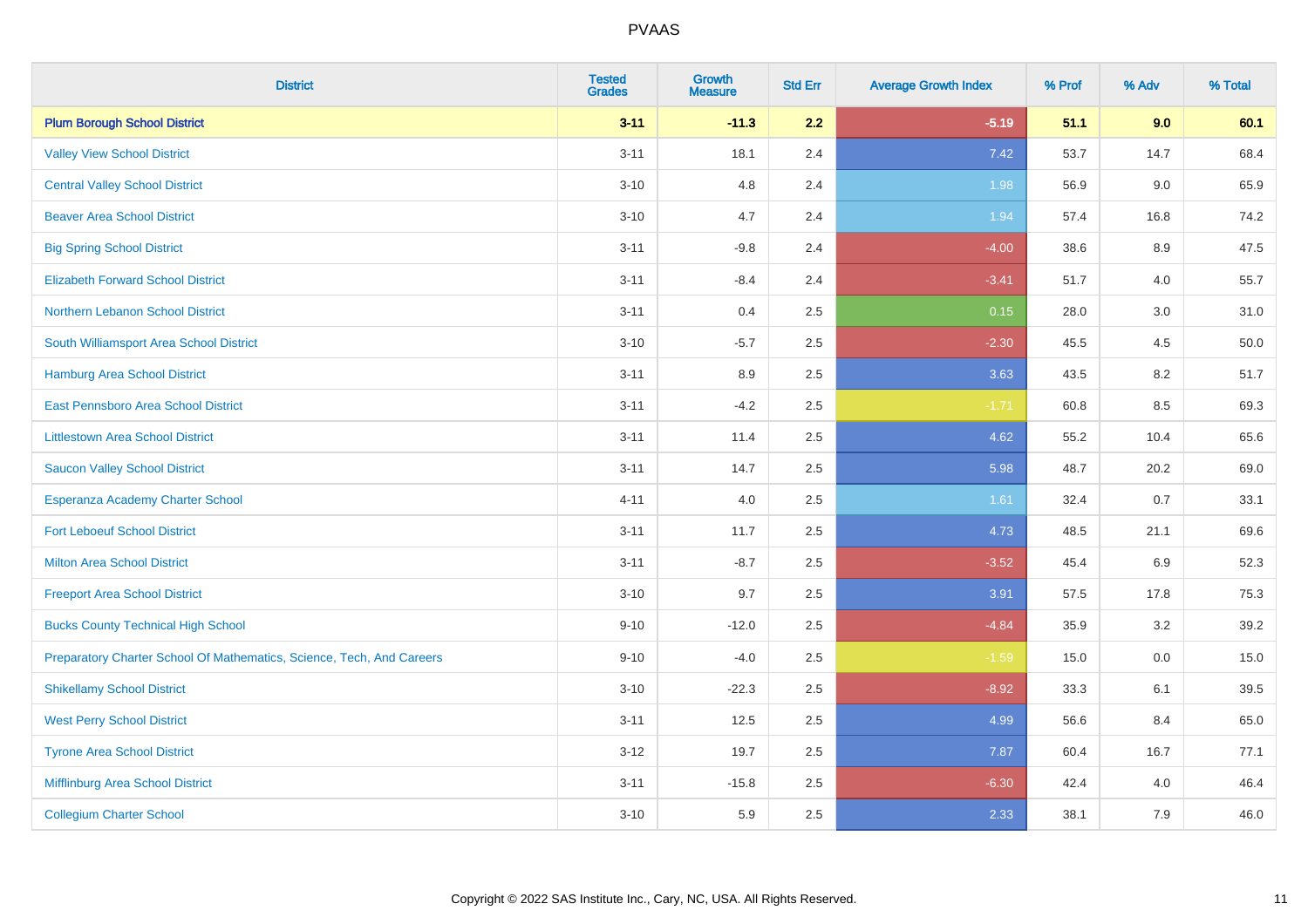| <b>District</b>                                    | <b>Tested</b><br><b>Grades</b> | <b>Growth</b><br><b>Measure</b> | <b>Std Err</b> | <b>Average Growth Index</b> | % Prof | % Adv   | % Total |
|----------------------------------------------------|--------------------------------|---------------------------------|----------------|-----------------------------|--------|---------|---------|
| <b>Plum Borough School District</b>                | $3 - 11$                       | $-11.3$                         | 2.2            | $-5.19$                     | 51.1   | 9.0     | 60.1    |
| South Butler County School District                | $3 - 10$                       | 3.9                             | 2.5            | 1.54                        | 53.1   | 16.6    | 69.7    |
| <b>Schuylkill Valley School District</b>           | $3 - 11$                       | 1.4                             | 2.5            | 0.56                        | 55.1   | 10.2    | 65.3    |
| <b>Athens Area School District</b>                 | $3 - 11$                       | 1.6                             | 2.5            | 0.64                        | 46.9   | 7.6     | 54.5    |
| <b>Tamaqua Area School District</b>                | $3-12$                         | $-8.2$                          | 2.5            | $-3.24$                     | 44.5   | 1.9     | 46.4    |
| <b>Slippery Rock Area School District</b>          | $3 - 11$                       | $-6.3$                          | 2.5            | $-2.51$                     | 56.2   | 9.5     | 65.7    |
| <b>Central Cambria School District</b>             | $3 - 11$                       | 3.0                             | 2.5            | 1.17                        | 56.2   | 9.7     | 66.0    |
| <b>Spring Cove School District</b>                 | $3 - 11$                       | 3.4                             | 2.5            | 1.33                        | 47.8   | 12.7    | 60.4    |
| <b>Lincoln Park Performing Arts Charter School</b> | $7 - 11$                       | 3.6                             | 2.5            | 1.42                        | 59.6   | 14.7    | 74.3    |
| <b>Montoursville Area School District</b>          | $3 - 12$                       | 10.8                            | 2.5            | 4.24                        | 44.6   | 20.1    | 64.8    |
| Jersey Shore Area School District                  | $3 - 11$                       | 0.5                             | 2.6            | 0.21                        | 47.1   | 9.2     | 56.2    |
| <b>Agora Cyber Charter School</b>                  | $3 - 11$                       | 5.8                             | 2.6            | 2.28                        | 42.8   | 6.6     | 49.4    |
| Saint Marys Area School District                   | $3 - 11$                       | $7.8\,$                         | 2.6            | 3.04                        | 57.0   | $8.2\,$ | 65.2    |
| <b>Penn Hills School District</b>                  | $3 - 11$                       | $-7.6$                          | 2.6            | $-2.94$                     | 33.1   | 0.7     | 33.8    |
| <b>Greater Johnstown School District</b>           | $3 - 11$                       | $-3.1$                          | 2.6            | $-1.19$                     | 26.1   | $0.0\,$ | 26.1    |
| Dauphin County Technical School                    | $9 - 11$                       | $-45.5$                         | 2.6            | $-17.72$                    | 14.4   | 2.5     | 16.9    |
| <b>Conneaut School District</b>                    | $3 - 12$                       | $-7.5$                          | 2.6            | $-2.91$                     | 38.4   | 7.4     | 45.8    |
| <b>Middletown Area School District</b>             | $3 - 11$                       | $-5.3$                          | 2.6            | $-2.05$                     | 46.4   | 5.3     | 51.7    |
| <b>Eastern York School District</b>                | $3 - 11$                       | 9.6                             | 2.6            | 3.71                        | 56.3   | 12.6    | 68.9    |
| <b>Berwick Area School District</b>                | $3 - 11$                       | $-9.3$                          | 2.6            | $-3.59$                     | 42.1   | 5.5     | 47.6    |
| <b>Mount Pleasant Area School District</b>         | $3 - 11$                       | $-5.0$                          | 2.6            | $-1.93$                     | 52.6   | 0.0     | 52.6    |
| <b>Wyomissing Area School District</b>             | $3 - 12$                       | 0.8                             | 2.6            | 0.33                        | 55.7   | 17.6    | 73.3    |
| <b>Lewisburg Area School District</b>              | $3 - 11$                       | $-2.7$                          | 2.6            | $-1.03$                     | 57.0   | 18.5    | 75.6    |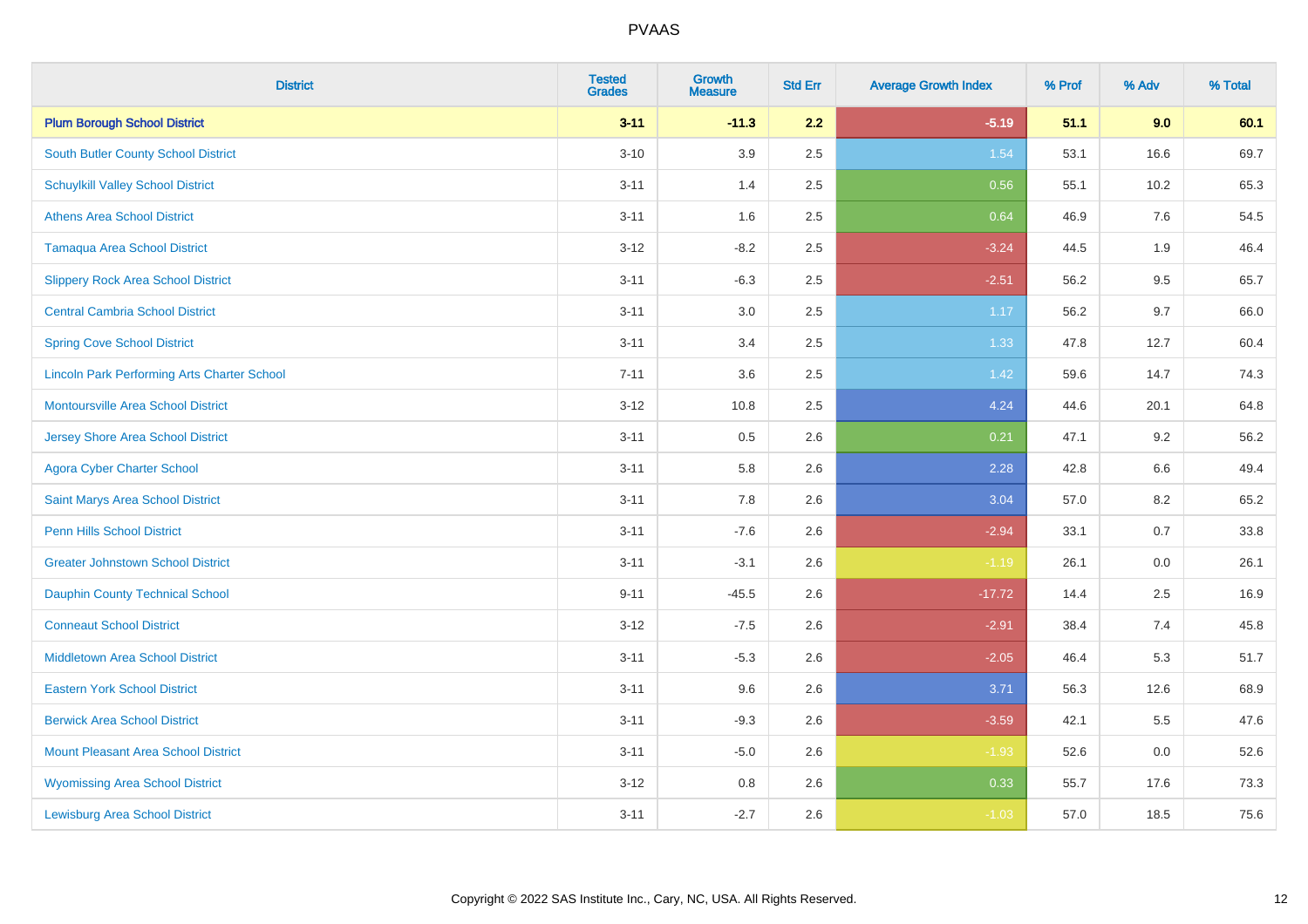| <b>District</b>                                | <b>Tested</b><br><b>Grades</b> | <b>Growth</b><br><b>Measure</b> | <b>Std Err</b> | <b>Average Growth Index</b> | % Prof | % Adv | % Total |
|------------------------------------------------|--------------------------------|---------------------------------|----------------|-----------------------------|--------|-------|---------|
| <b>Plum Borough School District</b>            | $3 - 11$                       | $-11.3$                         | 2.2            | $-5.19$                     | 51.1   | 9.0   | 60.1    |
| <b>Central Columbia School District</b>        | $3 - 12$                       | $-4.8$                          | 2.6            | $-1.86$                     | 53.7   | 14.8  | 68.5    |
| <b>Wilson Area School District</b>             | $3 - 11$                       | 6.0                             | 2.6            | 2.30                        | 48.7   | 8.5   | 57.2    |
| <b>Fairview School District</b>                | $3 - 11$                       | 3.4                             | 2.6            | 1.32                        | 57.2   | 17.6  | 74.8    |
| Lehigh Valley Charter High School For The Arts | $9 - 10$                       | 7.3                             | 2.6            | 2.82                        | 62.3   | 18.2  | 80.5    |
| <b>Wyoming Area School District</b>            | $3 - 10$                       | $-1.3$                          | 2.6            | $-0.50$                     | 53.8   | 10.8  | 64.6    |
| <b>Quaker Valley School District</b>           | $3 - 11$                       | $-2.8$                          | 2.6            | $-1.08$                     | 55.2   | 13.2  | 68.4    |
| <b>Sharon City School District</b>             | $3 - 11$                       | 4.9                             | 2.6            | 1.87                        | 48.2   | 5.3   | 53.4    |
| <b>Mcguffey School District</b>                | $3 - 11$                       | 2.1                             | 2.6            | 0.81                        | 57.7   | 3.1   | 60.8    |
| <b>Corry Area School District</b>              | $3 - 11$                       | $-5.3$                          | 2.6            | $-2.03$                     | 38.5   | 6.0   | 44.5    |
| <b>Woodland Hills School District</b>          | $3 - 12$                       | 3.2                             | 2.6            | 1.22                        | 31.4   | 3.6   | 35.0    |
| Ambridge Area School District                  | $3 - 12$                       | 9.1                             | 2.6            | 3.46                        | 50.4   | 10.7  | 61.1    |
| <b>Bedford Area School District</b>            | $3 - 11$                       | 2.5                             | 2.6            | 0.93                        | 48.5   | 10.0  | 58.5    |
| <b>Clearfield Area School District</b>         | $3 - 10$                       | $-9.4$                          | 2.6            | $-3.56$                     | 43.0   | 3.1   | 46.1    |
| <b>Keystone Oaks School District</b>           | $3 - 11$                       | $5.5\,$                         | 2.6            | 2.07                        | 53.2   | 12.1  | 65.4    |
| <b>Danville Area School District</b>           | $3 - 11$                       | 0.4                             | 2.6            | 0.15                        | 57.4   | 18.4  | 75.7    |
| Oil City Area School District                  | $3 - 11$                       | $-2.9$                          | 2.6            | $-1.08$                     | 44.4   | 5.8   | 50.2    |
| <b>Belle Vernon Area School District</b>       | $3 - 11$                       | 6.5                             | 2.6            | 2.44                        | 55.6   | 11.1  | 66.7    |
| <b>Titusville Area School District</b>         | $3 - 11$                       | $-13.2$                         | 2.6            | $-4.99$                     | 43.2   | 4.8   | 48.0    |
| <b>Harbor Creek School District</b>            | $3 - 11$                       | $-7.1$                          | 2.7            | $-2.67$                     | 48.8   | 15.2  | 64.0    |
| <b>City CHS</b>                                | $10 - 11$                      | 13.6                            | 2.7            | 5.12                        | 45.8   | 3.0   | 48.8    |
| Pen Argyl Area School District                 | $3-12$                         | 9.2                             | 2.7            | 3.46                        | 50.0   | 12.6  | 62.6    |
| <b>Forest Hills School District</b>            | $3 - 11$                       | $-7.3$                          | 2.7            | $-2.74$                     | 41.1   | 13.7  | 54.8    |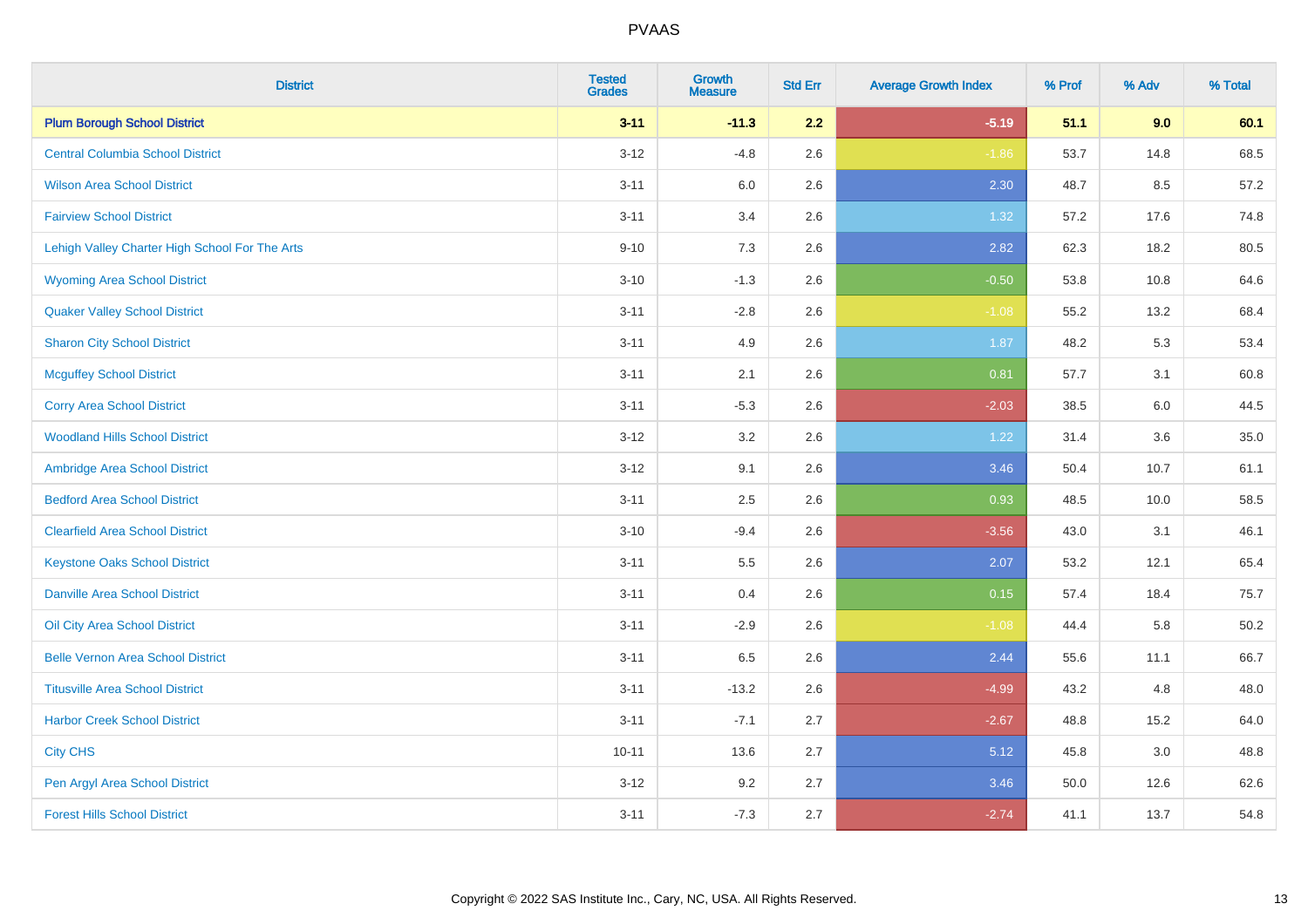| <b>District</b>                                  | <b>Tested</b><br><b>Grades</b> | <b>Growth</b><br><b>Measure</b> | <b>Std Err</b> | <b>Average Growth Index</b> | % Prof | % Adv | % Total |
|--------------------------------------------------|--------------------------------|---------------------------------|----------------|-----------------------------|--------|-------|---------|
| <b>Plum Borough School District</b>              | $3 - 11$                       | $-11.3$                         | 2.2            | $-5.19$                     | 51.1   | 9.0   | 60.1    |
| Jim Thorpe Area School District                  | $3 - 11$                       | $-5.8$                          | 2.7            | $-2.19$                     | 33.3   | 7.4   | 40.7    |
| <b>South Park School District</b>                | $3 - 11$                       | $-11.3$                         | 2.7            | $-4.23$                     | 53.5   | 13.7  | 67.3    |
| <b>Penn Cambria School District</b>              | $3 - 11$                       | $-0.0$                          | 2.7            | $-0.01$                     | 61.5   | 7.7   | 69.2    |
| <b>Highlands School District</b>                 | $3 - 11$                       | $-7.4$                          | 2.7            | $-2.76$                     | 44.4   | 3.7   | 48.2    |
| Susquehanna Township School District             | $3 - 12$                       | $-5.8$                          | 2.7            | $-2.17$                     | 36.0   | 5.6   | 41.6    |
| <b>Deer Lakes School District</b>                | $3 - 11$                       | 17.0                            | 2.7            | 6.32                        | 61.5   | 16.4  | 77.9    |
| <b>Hopewell Area School District</b>             | $3 - 11$                       | 2.6                             | 2.7            | 0.97                        | 58.4   | 4.0   | 62.4    |
| <b>Wattsburg Area School District</b>            | $3 - 11$                       | 6.5                             | 2.7            | 2.43                        | 42.7   | 7.6   | 50.3    |
| Southern Tioga School District                   | $3 - 11$                       | $-11.5$                         | 2.7            | $-4.25$                     | 47.8   | 6.4   | 54.3    |
| <b>Brandywine Heights Area School District</b>   | $3 - 11$                       | $-4.9$                          | 2.7            | $-1.81$                     | 49.2   | 8.2   | 57.4    |
| <b>East Lycoming School District</b>             | $3 - 11$                       | $-6.0$                          | 2.7            | $-2.24$                     | 48.3   | 4.2   | 52.5    |
| <b>Annville-Cleona School District</b>           | $3 - 12$                       | $-12.1$                         | 2.7            | $-4.46$                     | 34.9   | 7.8   | 42.6    |
| <b>Midd-West School District</b>                 | $3 - 11$                       | 10.3                            | 2.7            | 3.80                        | 58.0   | 13.4  | 71.4    |
| Community Academy Of Philadelphia Charter School | $3 - 11$                       | 5.8                             | 2.7            | 2.12                        | 26.7   | 0.9   | 27.6    |
| <b>MaST Community Charter School</b>             | $3 - 10$                       | $-4.1$                          | 2.7            | $-1.52$                     | 44.0   | 9.5   | 53.4    |
| <b>Chester-Upland School District</b>            | $3 - 11$                       | $-0.3$                          | 2.7            | $-0.09$                     | 13.8   | 0.8   | 14.6    |
| <b>Yough School District</b>                     | $3 - 10$                       | $-6.6$                          | 2.7            | $-2.43$                     | 50.8   | 4.0   | 54.8    |
| Huntingdon Area School District                  | $3 - 11$                       | $-2.0$                          | 2.7            | $-0.72$                     | 36.8   | 10.3  | 47.0    |
| Northern Lehigh School District                  | $3 - 12$                       | $-10.4$                         | 2.7            | $-3.82$                     | 28.0   | 9.3   | 37.3    |
| Lake-Lehman School District                      | $3 - 11$                       | 10.8                            | 2.7            | 3.93                        | 55.3   | 7.9   | 63.2    |
| <b>Bald Eagle Area School District</b>           | $3 - 11$                       | $-2.1$                          | 2.7            | $-0.75$                     | 48.4   | 9.4   | 57.7    |
| <b>Girard School District</b>                    | $3 - 11$                       | $-0.6$                          | 2.7            | $-0.22$                     | 53.9   | 15.6  | 69.6    |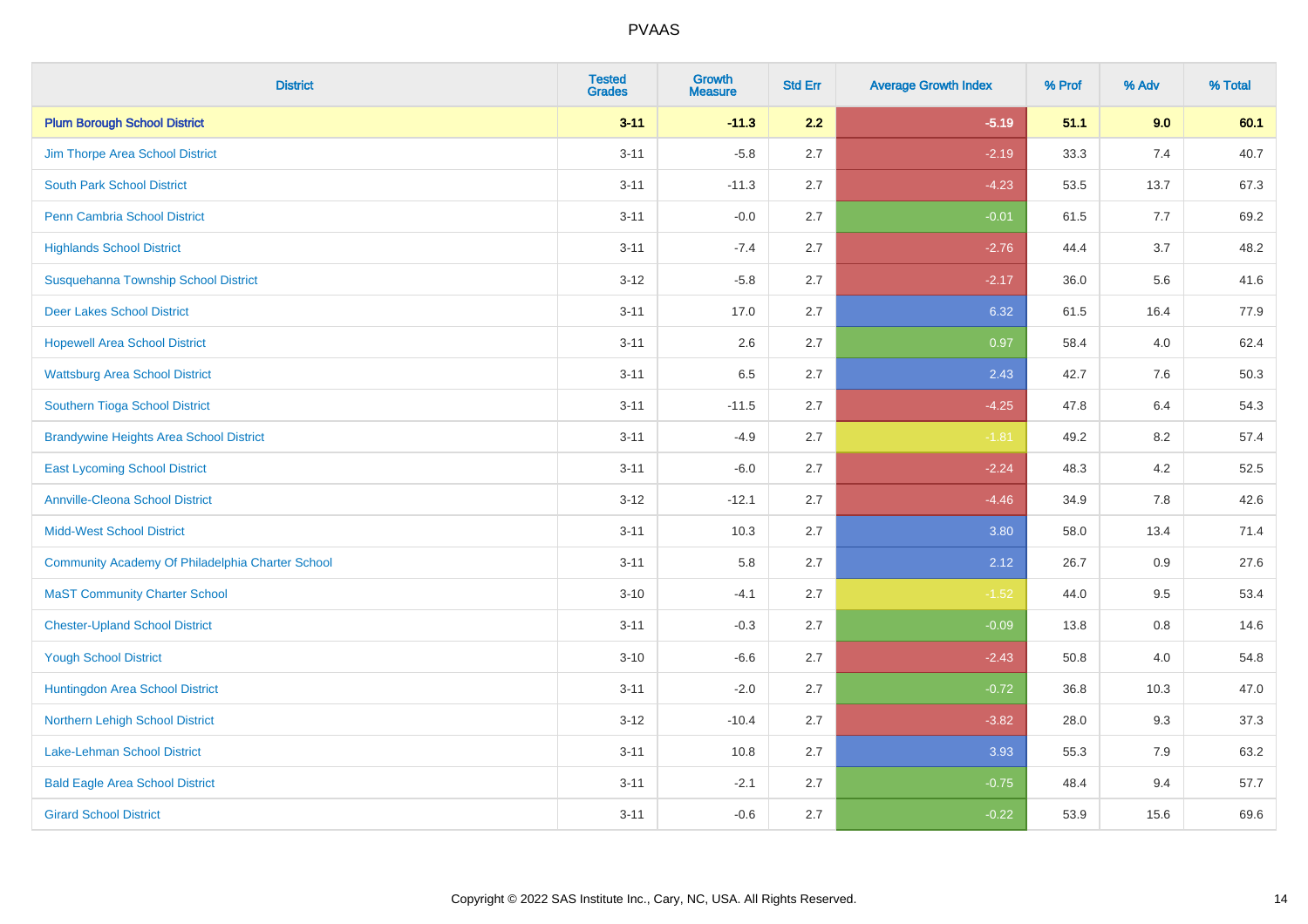| <b>District</b>                               | <b>Tested</b><br><b>Grades</b> | <b>Growth</b><br><b>Measure</b> | <b>Std Err</b> | <b>Average Growth Index</b> | % Prof | % Adv | % Total |
|-----------------------------------------------|--------------------------------|---------------------------------|----------------|-----------------------------|--------|-------|---------|
| <b>Plum Borough School District</b>           | $3 - 11$                       | $-11.3$                         | 2.2            | $-5.19$                     | 51.1   | 9.0   | 60.1    |
| <b>Oley Valley School District</b>            | $3 - 11$                       | $-0.4$                          | 2.8            | $-0.15$                     | 43.1   | 12.9  | 56.0    |
| <b>Washington School District</b>             | $3 - 11$                       | $-4.9$                          | 2.8            | $-1.76$                     | 30.1   | 2.4   | 32.5    |
| <b>Towanda Area School District</b>           | $3 - 11$                       | 4.0                             | 2.8            | 1.44                        | 39.4   | 6.6   | 46.0    |
| <b>Greater Nanticoke Area School District</b> | $3 - 12$                       | 11.2                            | 2.8            | 4.01                        | 38.0   | 12.4  | 50.4    |
| <b>Susquenita School District</b>             | $3 - 11$                       | $-0.1$                          | 2.8            | $-0.01$                     | 47.7   | 10.1  | 57.8    |
| <b>Lakeland School District</b>               | $3 - 11$                       | 1.1                             | 2.8            | 0.38                        | 48.6   | 3.7   | 52.3    |
| <b>Westmont Hilltop School District</b>       | $3 - 11$                       | $-4.0$                          | 2.8            | $-1.40$                     | 36.3   | 13.3  | 49.6    |
| <b>Derry Area School District</b>             | $3 - 11$                       | 13.2                            | 2.8            | 4.69                        | 60.0   | 12.5  | 72.5    |
| <b>Central Greene School District</b>         | $3 - 11$                       | $-1.6$                          | 2.8            | $-0.55$                     | 54.2   | 2.8   | 57.0    |
| Northern Tioga School District                | $3 - 12$                       | $-7.5$                          | 2.8            | $-2.64$                     | 54.0   | 1.2   | 55.2    |
| <b>Franklin Area School District</b>          | $3 - 11$                       | 6.6                             | 2.8            | 2.34                        | 48.2   | 4.5   | 52.7    |
| <b>Palisades School District</b>              | $3 - 11$                       | $-8.7$                          | 2.8            | $-3.06$                     | 53.8   | 6.7   | 60.5    |
| <b>Hanover Public School District</b>         | $3 - 11$                       | $5.2\,$                         | 2.8            | 1.83                        | 52.2   | 14.4  | 66.7    |
| <b>Loyalsock Township School District</b>     | $3-12$                         | 4.2                             | 2.8            | 1.47                        | 54.3   | 2.1   | 56.4    |
| <b>Tulpehocken Area School District</b>       | $3 - 12$                       | $-13.7$                         | 2.8            | $-4.81$                     | 36.7   | 2.8   | 39.4    |
| <b>Bermudian Springs School District</b>      | $3 - 11$                       | $-5.5$                          | 2.9            | $-1.94$                     | 56.4   | 6.8   | 63.2    |
| <b>Greenville Area School District</b>        | $3 - 11$                       | 0.7                             | 2.9            | 0.26                        | 53.4   | 6.9   | 60.3    |
| <b>Tech Freire Charter School</b>             | $9 - 11$                       | 9.3                             | 2.9            | 3.26                        | 18.0   | 1.1   | 19.1    |
| <b>Richland School District</b>               | $3 - 11$                       | 6.7                             | 2.9            | 2.33                        | 62.2   | 19.2  | 81.4    |
| <b>Avon Grove Charter School</b>              | $3 - 11$                       | 9.0                             | 2.9            | 3.13                        | 58.8   | 16.7  | 75.5    |
| <b>Upper Adams School District</b>            | $3 - 11$                       | 1.3                             | 2.9            | 0.47                        | 55.2   | 8.6   | 63.8    |
| <b>General Mclane School District</b>         | $3 - 11$                       | 3.1                             | 2.9            | 1.07                        | 62.3   | 4.9   | 67.2    |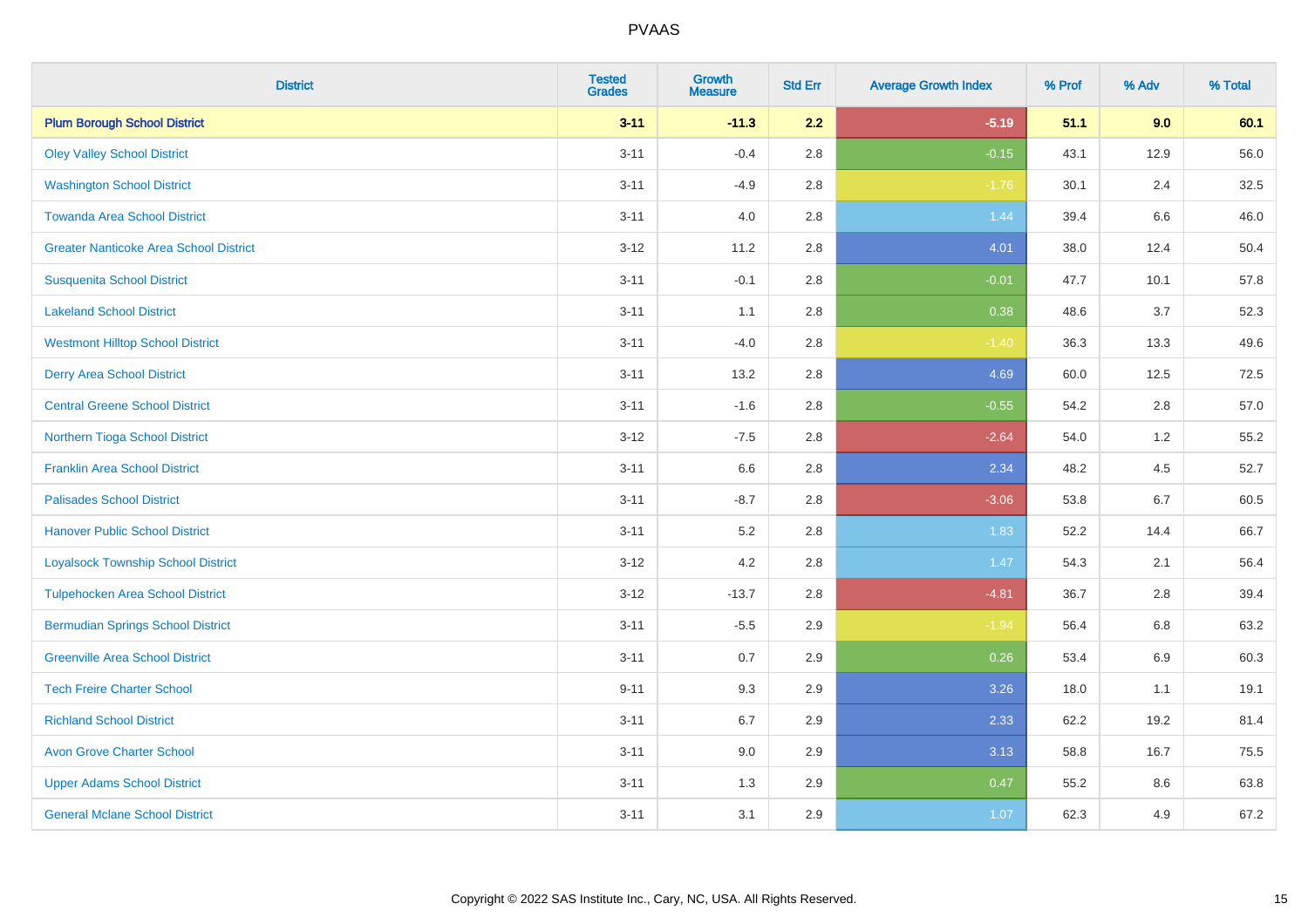| <b>District</b>                                    | <b>Tested</b><br><b>Grades</b> | <b>Growth</b><br><b>Measure</b> | <b>Std Err</b> | <b>Average Growth Index</b> | % Prof | % Adv | % Total |
|----------------------------------------------------|--------------------------------|---------------------------------|----------------|-----------------------------|--------|-------|---------|
| <b>Plum Borough School District</b>                | $3 - 11$                       | $-11.3$                         | 2.2            | $-5.19$                     | 51.1   | 9.0   | 60.1    |
| <b>Punxsutawney Area School District</b>           | $3 - 11$                       | 4.2                             | 2.9            | 1.45                        | 55.0   | 5.5   | 60.6    |
| Philadelphia Electrical & Tech Charter High School | $10 - 10$                      | $-0.5$                          | 2.9            | $-0.15$                     | 8.8    | 0.0   | 8.8     |
| <b>Western Wayne School District</b>               | $3 - 11$                       | 5.6                             | 2.9            | 1.93                        | 41.3   | 17.4  | 58.7    |
| <b>Pine Grove Area School District</b>             | $3 - 11$                       | $-7.7$                          | 2.9            | $-2.66$                     | 42.3   | 7.7   | 50.0    |
| <b>West Mifflin Area School District</b>           | $3 - 12$                       | $-12.3$                         | 2.9            | $-4.22$                     | 39.7   | 10.3  | 50.0    |
| <b>Neshannock Township School District</b>         | $3 - 10$                       | $-9.7$                          | 2.9            | $-3.34$                     | 62.4   | 5.6   | 67.9    |
| <b>Penns Valley Area School District</b>           | $3 - 12$                       | 14.0                            | 2.9            | 4.80                        | 41.9   | 23.1  | 65.0    |
| Philadelphia Academy Charter School                | $3 - 11$                       | $-8.9$                          | 2.9            | $-3.04$                     | 50.5   | 2.9   | 53.4    |
| <b>Chestnut Ridge School District</b>              | $3 - 12$                       | $-3.4$                          | 2.9            | $-1.17$                     | 46.6   | 5.8   | 52.4    |
| New Hope-Solebury School District                  | $3 - 11$                       | 7.5                             | 2.9            | 2.57                        | 68.2   | 22.7  | 90.9    |
| <b>Dunmore School District</b>                     | $3 - 11$                       | $-7.7$                          | 2.9            | $-2.62$                     | 34.0   | 7.2   | 41.2    |
| Karns City Area School District                    | $3 - 11$                       | $-6.0$                          | 2.9            | $-2.03$                     | 53.1   | 8.3   | 61.5    |
| <b>Mid Valley School District</b>                  | $3 - 10$                       | $-1.7$                          | 3.0            | $-0.55$                     | 45.1   | 7.8   | 52.9    |
| <b>Riverside School District</b>                   | $3 - 11$                       | $-3.2$                          | 3.0            | $-1.09$                     | 43.0   | 9.0   | 52.0    |
| Southern Columbia Area School District             | $3 - 11$                       | $-14.6$                         | 3.0            | $-4.92$                     | 55.0   | 4.0   | 59.0    |
| <b>Camp Hill School District</b>                   | $3 - 12$                       | 2.3                             | 3.0            | 0.78                        | 53.6   | 17.5  | 71.1    |
| <b>Charleroi School District</b>                   | $3 - 11$                       | $-2.6$                          | 3.0            | $-0.86$                     | 55.7   | 7.4   | 63.1    |
| <b>Freedom Area School District</b>                | $3 - 11$                       | $-7.1$                          | 3.0            | $-2.37$                     | 43.8   | 4.2   | 47.9    |
| <b>Palmerton Area School District</b>              | $3 - 11$                       | $-1.2$                          | 3.0            | $-0.39$                     | 57.4   | 5.0   | 62.4    |
| <b>Columbia-Montour AVTS</b>                       | $9 - 10$                       | $-12.5$                         | 3.0            | $-4.16$                     | 22.3   | 0.6   | 22.9    |
| <b>Blairsville-Saltsburg School District</b>       | $3 - 11$                       | $-8.0$                          | 3.0            | $-2.68$                     | 37.3   | 7.0   | 44.3    |
| <b>Iroquois School District</b>                    | $3 - 11$                       | 13.1                            | 3.0            | 4.35                        | 48.2   | 7.8   | 56.0    |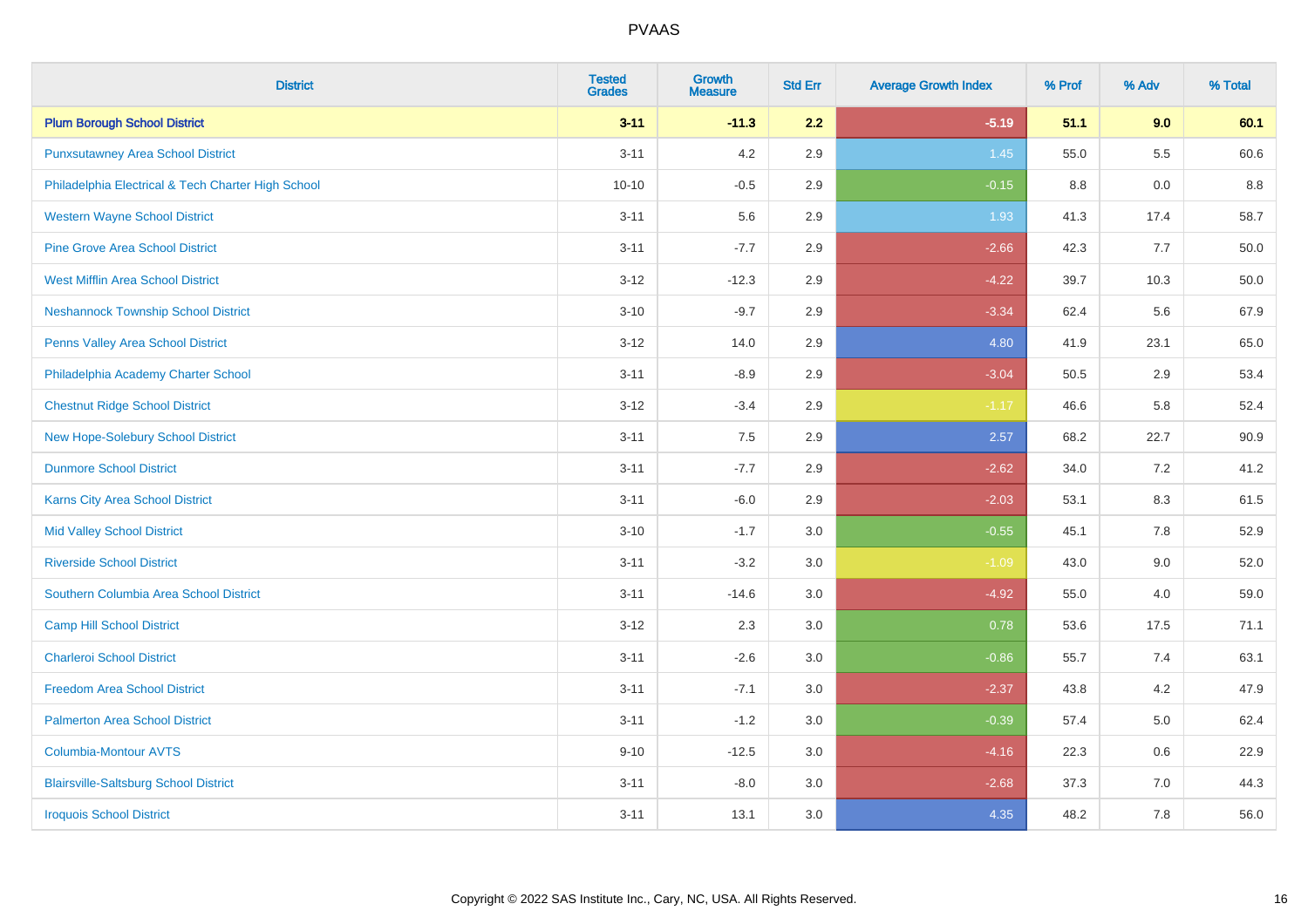| <b>District</b>                                | <b>Tested</b><br><b>Grades</b> | <b>Growth</b><br><b>Measure</b> | <b>Std Err</b> | <b>Average Growth Index</b> | % Prof | % Adv | % Total |
|------------------------------------------------|--------------------------------|---------------------------------|----------------|-----------------------------|--------|-------|---------|
| <b>Plum Borough School District</b>            | $3 - 11$                       | $-11.3$                         | 2.2            | $-5.19$                     | 51.1   | 9.0   | 60.1    |
| Catasauqua Area School District                | $3 - 12$                       | $-12.1$                         | 3.0            | $-4.00$                     | 36.8   | 7.6   | 44.3    |
| <b>Wellsboro Area School District</b>          | $3 - 11$                       | $-12.4$                         | 3.0            | $-4.11$                     | 49.2   | 11.9  | 61.1    |
| <b>Wilmington Area School District</b>         | $3 - 11$                       | 7.5                             | $3.0\,$        | 2.48                        | 55.1   | 5.1   | 60.2    |
| <b>Bloomsburg Area School District</b>         | $3 - 10$                       | 0.7                             | 3.0            | 0.23                        | 55.9   | 11.8  | 67.6    |
| <b>Riverside Beaver County School District</b> | $3 - 11$                       | $-14.0$                         | 3.0            | $-4.64$                     | 49.4   | 8.8   | 58.2    |
| Montrose Area School District                  | $3 - 10$                       | $-5.5$                          | 3.0            | $-1.82$                     | 46.7   | 5.4   | 52.2    |
| <b>Cranberry Area School District</b>          | $3 - 12$                       | 9.2                             | 3.0            | 3.04                        | 47.5   | 10.2  | 57.6    |
| <b>Brookville Area School District</b>         | $3 - 11$                       | 6.9                             | 3.0            | 2.30                        | 55.2   | 15.6  | 70.8    |
| <b>Warrior Run School District</b>             | $3 - 11$                       | 4.6                             | 3.0            | 1.51                        | 40.9   | 8.1   | 49.0    |
| <b>Forest City Regional School District</b>    | $3 - 12$                       | $-6.0$                          | 3.0            | $-1.96$                     | 44.1   | 0.0   | 44.1    |
| <b>Tacony Academy Charter School</b>           | $3 - 11$                       | $-14.7$                         | 3.0            | $-4.82$                     | 22.4   | 1.8   | 24.1    |
| Perseus House Charter School Of Excellence     | $6 - 11$                       | $-5.2$                          | 3.0            | $-1.72$                     | 16.5   | 0.0   | 16.5    |
| Mastery Charter School - Shoemaker Campus      | $7 - 10$                       | 4.1                             | 3.0            | 1.34                        | 20.9   | 3.3   | 24.2    |
| <b>Brentwood Borough School District</b>       | $3 - 11$                       | $-5.3$                          | 3.0            | $-1.72$                     | 52.0   | 6.1   | 58.2    |
| <b>Burrell School District</b>                 | $3 - 11$                       | 4.5                             | 3.1            | 1.48                        | 58.5   | 13.8  | 72.3    |
| <b>North East School District</b>              | $3 - 11$                       | $-9.3$                          | 3.1            | $-3.02$                     | 62.6   | 14.4  | 77.0    |
| <b>Mohawk Area School District</b>             | $3 - 11$                       | $-7.5$                          | 3.1            | $-2.45$                     | 49.4   | 11.0  | 60.4    |
| <b>Mount Carmel Area School District</b>       | $3 - 11$                       | $-0.6$                          | 3.1            | $-0.18$                     | 45.3   | 2.1   | 47.4    |
| <b>Ligonier Valley School District</b>         | $3 - 11$                       | 4.2                             | 3.1            | 1.34                        | 59.1   | 10.3  | 69.5    |
| <b>Unionville-Chadds Ford School District</b>  | $3 - 11$                       | 17.1                            | 3.1            | 5.51                        | 68.1   | 13.2  | 81.3    |
| <b>Mount Union Area School District</b>        | $3 - 10$                       | $-6.1$                          | 3.1            | $-1.97$                     | 32.2   | 3.4   | 35.6    |
| <b>Marion Center Area School District</b>      | $3 - 10$                       | $-12.0$                         | 3.1            | $-3.87$                     | 33.7   | 1.1   | 34.8    |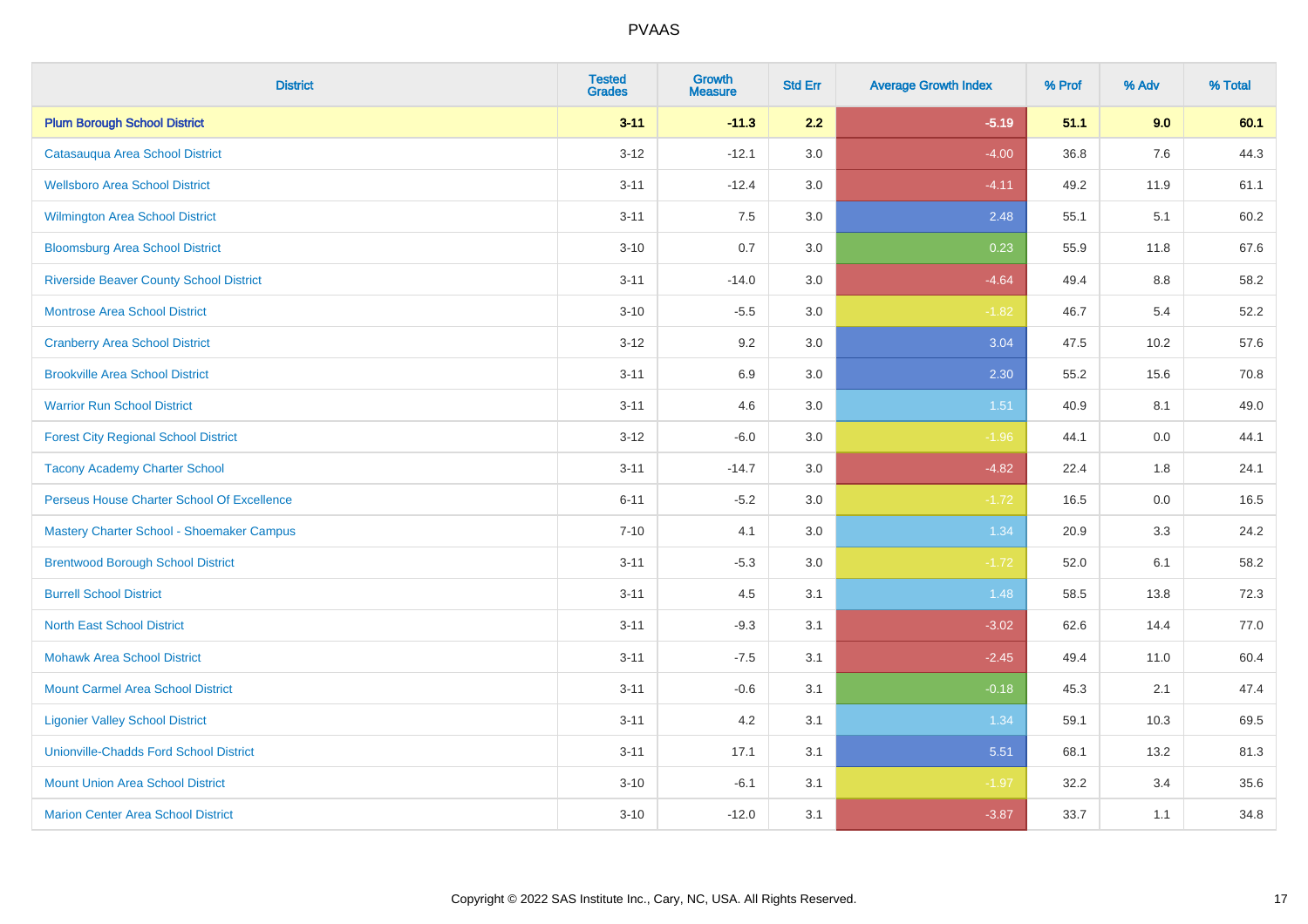| <b>District</b>                                   | <b>Tested</b><br><b>Grades</b> | <b>Growth</b><br><b>Measure</b> | <b>Std Err</b> | <b>Average Growth Index</b> | % Prof | % Adv   | % Total |
|---------------------------------------------------|--------------------------------|---------------------------------|----------------|-----------------------------|--------|---------|---------|
| <b>Plum Borough School District</b>               | $3 - 11$                       | $-11.3$                         | 2.2            | $-5.19$                     | 51.1   | 9.0     | 60.1    |
| <b>Laurel School District</b>                     | $3 - 11$                       | 1.8                             | 3.1            | 0.59                        | 70.1   | 2.3     | 72.4    |
| Cambria Heights School District                   | $3 - 10$                       | $-4.1$                          | 3.1            | $-1.32$                     | 51.0   | 6.0     | 57.0    |
| <b>Executive Education Academy Charter School</b> | $3 - 10$                       | $-6.5$                          | 3.1            | $-2.08$                     | 23.7   | $2.2\,$ | 25.8    |
| <b>Avonworth School District</b>                  | $3 - 10$                       | $-12.6$                         | 3.1            | $-4.01$                     | 59.8   | 4.6     | 64.4    |
| <b>New Brighton Area School District</b>          | $3 - 11$                       | 4.6                             | 3.1            | 1.47                        | 60.9   | 5.8     | 66.7    |
| Schuylkill Haven Area School District             | $3 - 11$                       | $-15.3$                         | 3.1            | $-4.87$                     | 49.7   | 2.4     | 52.1    |
| <b>Kane Area School District</b>                  | $3 - 10$                       | $-3.7$                          | 3.2            | $-1.17$                     | 39.5   | 9.9     | 49.4    |
| <b>Bellwood-Antis School District</b>             | $3 - 10$                       | $-1.2$                          | 3.2            | $-0.39$                     | 55.1   | 10.1    | 65.2    |
| <b>Canton Area School District</b>                | $3 - 11$                       | $-5.5$                          | 3.2            | $-1.75$                     | 40.7   | 2.3     | 43.0    |
| <b>Wilkes-Barre Area School District</b>          | $3 - 11$                       | 0.1                             | 3.2            | 0.02                        | 35.5   | 5.4     | 40.9    |
| <b>Upper Dauphin Area School District</b>         | $3 - 11$                       | $-6.3$                          | 3.2            | $-1.98$                     | 37.4   | 4.8     | 42.2    |
| <b>Uniontown Area School District</b>             | $3 - 11$                       | 6.0                             | $3.2\,$        | 1.87                        | 62.4   | 5.9     | 68.2    |
| <b>Pequea Valley School District</b>              | $3 - 11$                       | $-5.8$                          | 3.2            | $-1.80$                     | 39.8   | 9.1     | 48.9    |
| <b>Line Mountain School District</b>              | $3 - 11$                       | 4.1                             | 3.2            | 1.27                        | 52.9   | 9.2     | 62.1    |
| <b>Windber Area School District</b>               | $3 - 11$                       | $-7.2$                          | 3.2            | $-2.24$                     | 55.4   | 7.2     | 62.6    |
| <b>Kutztown Area School District</b>              | $3 - 12$                       | $-0.2$                          | 3.2            | $-0.05$                     | 55.4   | 13.3    | 68.7    |
| <b>Springfield Township School District</b>       | $3 - 11$                       | $-18.9$                         | 3.2            | $-5.88$                     | 62.6   | 3.6     | 66.3    |
| South Allegheny School District                   | $3 - 11$                       | $-8.8$                          | 3.2            | $-2.70$                     | 40.5   | 0.0     | 40.5    |
| <b>Bentworth School District</b>                  | $3 - 11$                       | 5.7                             | 3.2            | 1.75                        | 44.2   | 19.5    | 63.6    |
| Southern Huntingdon County School District        | $3 - 11$                       | $-12.9$                         | 3.2            | $-3.98$                     | 32.5   | 2.5     | 35.0    |
| <b>MaST Community Charter School II</b>           | $3 - 10$                       | 4.4                             | 3.2            | 1.37                        | 28.4   | 3.4     | 31.8    |
| <b>Ellwood City Area School District</b>          | $3 - 11$                       | $-4.2$                          | 3.2            | $-1.29$                     | 54.1   | 14.1    | 68.2    |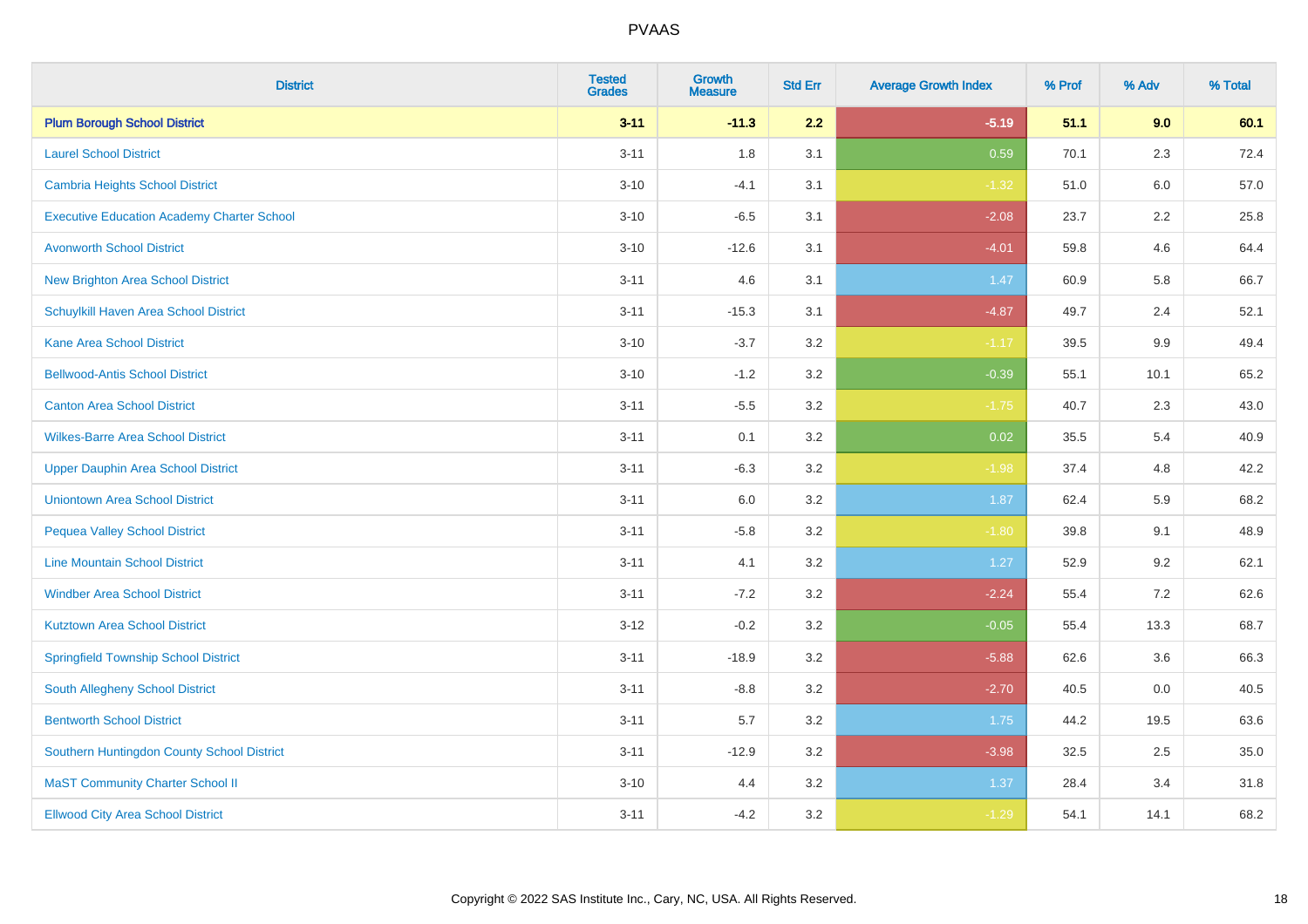| <b>District</b>                              | <b>Tested</b><br><b>Grades</b> | <b>Growth</b><br><b>Measure</b> | <b>Std Err</b> | <b>Average Growth Index</b> | % Prof | % Adv   | % Total |
|----------------------------------------------|--------------------------------|---------------------------------|----------------|-----------------------------|--------|---------|---------|
| <b>Plum Borough School District</b>          | $3 - 11$                       | $-11.3$                         | 2.2            | $-5.19$                     | 51.1   | 9.0     | 60.1    |
| Renaissance Academy Charter School           | $3 - 11$                       | 8.3                             | 3.3            | 2.54                        | 45.6   | 22.8    | 68.4    |
| <b>Elk Lake School District</b>              | $3 - 11$                       | $-4.0$                          | 3.3            | $-1.23$                     | 46.2   | 3.3     | 49.4    |
| <b>Panther Valley School District</b>        | $3 - 12$                       | $-0.6$                          | 3.3            | $-0.19$                     | 47.9   | 4.3     | 52.1    |
| <b>Carlynton School District</b>             | $3 - 11$                       | 7.3                             | 3.3            | 2.22                        | 41.0   | 10.5    | 51.6    |
| <b>Shenango Area School District</b>         | $3 - 11$                       | $-2.6$                          | 3.3            | $-0.79$                     | 50.6   | 13.9    | 64.6    |
| <b>Big Beaver Falls Area School District</b> | $3 - 11$                       | $-3.9$                          | 3.3            | $-1.18$                     | 34.1   | 3.5     | 37.6    |
| <b>Wyalusing Area School District</b>        | $3 - 12$                       | $8.8\,$                         | 3.3            | 2.68                        | 54.6   | 11.7    | 66.2    |
| <b>Northern Cambria School District</b>      | $3 - 11$                       | 10.0                            | 3.3            | 3.04                        | 47.4   | 5.1     | 52.6    |
| <b>Keystone School District</b>              | $3 - 11$                       | 3.1                             | 3.3            | 0.94                        | 50.6   | 6.5     | 57.1    |
| <b>Bethlehem-Center School District</b>      | $3 - 10$                       | 8.1                             | 3.3            | 2.46                        | 35.1   | 1.4     | 36.5    |
| <b>Moniteau School District</b>              | $3 - 11$                       | $-11.8$                         | 3.3            | $-3.56$                     | 50.0   | 6.3     | 56.3    |
| <b>Carmichaels Area School District</b>      | $3 - 10$                       | $-9.3$                          | 3.3            | $-2.81$                     | 35.1   | 1.4     | 36.5    |
| <b>Mercer Area School District</b>           | $3 - 11$                       | $-0.2$                          | 3.3            | $-0.06$                     | 56.0   | $8.0\,$ | 64.0    |
| <b>Carbondale Area School District</b>       | $3 - 10$                       | 7.4                             | 3.3            | 2.25                        | 56.6   | 2.6     | 59.2    |
| <b>KIPP Dubois Charter School</b>            | $9 - 10$                       | 4.7                             | 3.3            | 1.40                        | 31.0   | 1.4     | 32.4    |
| Philipsburg-Osceola Area School District     | $3 - 11$                       | $-24.8$                         | 3.3            | $-7.43$                     | 19.7   | 2.6     | 22.4    |
| South Side Area School District              | $3 - 11$                       | $-1.6$                          | 3.3            | $-0.48$                     | 50.0   | 6.8     | 56.8    |
| <b>East Allegheny School District</b>        | $3 - 11$                       | $-6.3$                          | 3.3            | $-1.87$                     | 31.9   | 9.7     | 41.7    |
| Conemaugh Township Area School District      | $3 - 12$                       | $-3.7$                          | 3.4            | $-1.09$                     | 53.8   | 17.6    | 71.4    |
| <b>North Pocono School District</b>          | $3 - 11$                       | $-2.3$                          | 3.4            | $-0.68$                     | 52.0   | 16.4    | 68.5    |
| <b>Everett Area School District</b>          | $3 - 11$                       | 5.0                             | 3.4            | 1.47                        | 60.5   | 1.3     | 61.8    |
| <b>Troy Area School District</b>             | $3 - 10$                       | $-4.3$                          | 3.4            | $-1.26$                     | 43.2   | 5.7     | 48.9    |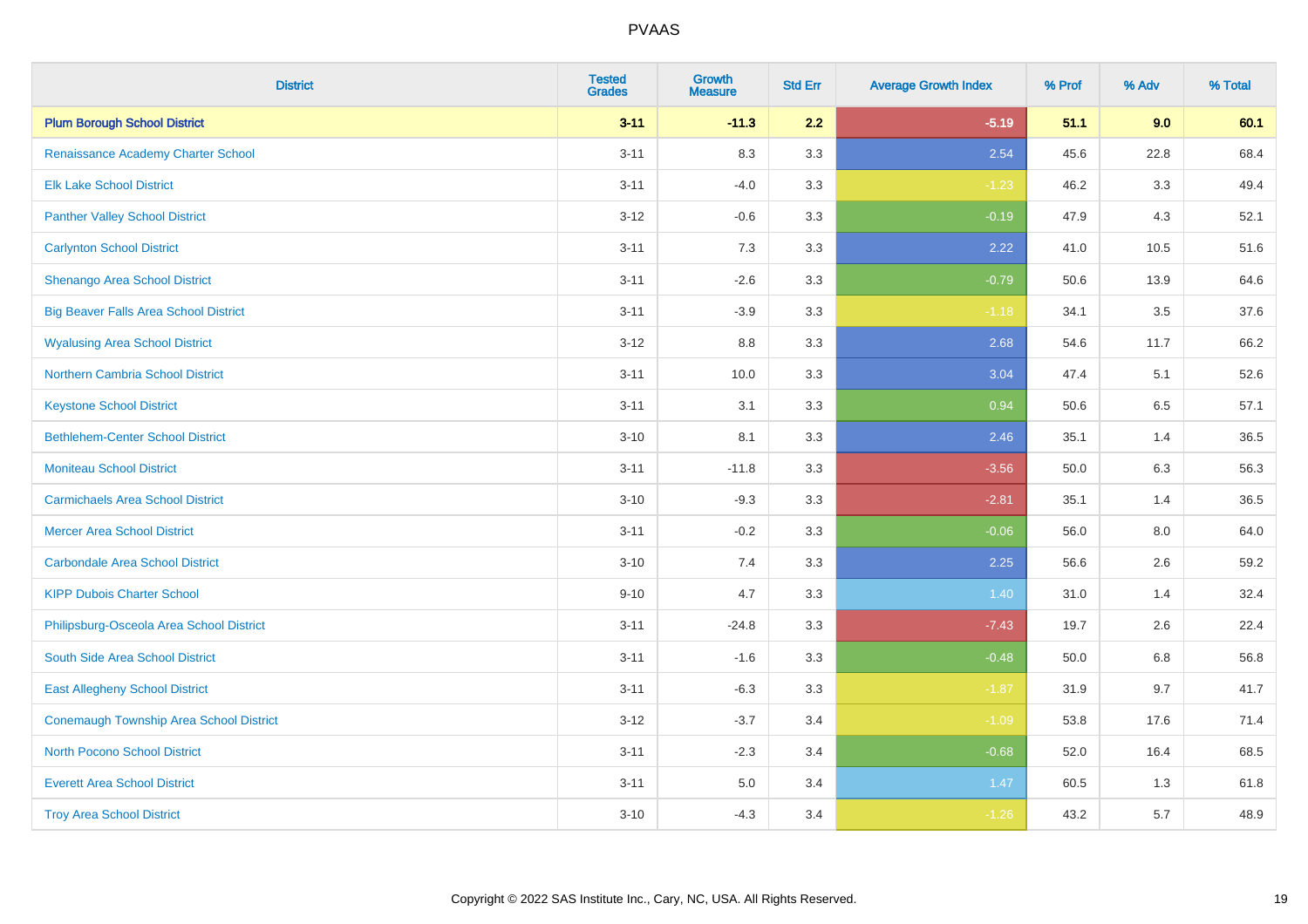| <b>District</b>                           | <b>Tested</b><br><b>Grades</b> | <b>Growth</b><br><b>Measure</b> | <b>Std Err</b> | <b>Average Growth Index</b> | % Prof | % Adv   | % Total  |
|-------------------------------------------|--------------------------------|---------------------------------|----------------|-----------------------------|--------|---------|----------|
| <b>Plum Borough School District</b>       | $3 - 11$                       | $-11.3$                         | 2.2            | $-5.19$                     | 51.1   | 9.0     | 60.1     |
| <b>Fairfield Area School District</b>     | $3 - 11$                       | $-5.6$                          | 3.4            | $-1.66$                     | 57.9   | 4.0     | 61.8     |
| <b>Bristol Borough School District</b>    | $3 - 12$                       | $-4.3$                          | 3.4            | $-1.27$                     | 39.7   | 1.3     | 41.0     |
| <b>Reynolds School District</b>           | $3 - 10$                       | 0.5                             | 3.4            | 0.16                        | 52.1   | $7.0\,$ | 59.2     |
| <b>Burgettstown Area School District</b>  | $3 - 11$                       | $-2.1$                          | 3.4            | $-0.62$                     | 50.0   | 1.4     | 51.4     |
| <b>Redbank Valley School District</b>     | $3 - 11$                       | $-9.5$                          | 3.4            | $-2.77$                     | 31.5   | 4.9     | 36.4     |
| <b>Old Forge School District</b>          | $3 - 12$                       | $-5.9$                          | 3.4            | $-1.73$                     | 52.9   | 7.1     | 60.0     |
| <b>United School District</b>             | $3 - 11$                       | 2.1                             | 3.4            | 0.63                        | 60.3   | 6.6     | 66.9     |
| <b>Steel Valley School District</b>       | $3 - 11$                       | 6.5                             | 3.4            | 1.89                        | 50.7   | 5.6     | 56.3     |
| Mastery Charter School - Hardy Williams   | $3 - 11$                       | 11.4                            | 3.4            | 3.33                        | 44.3   | 5.7     | $50.0\,$ |
| <b>Williams Valley School District</b>    | $3 - 11$                       | $-7.3$                          | 3.4            | $-2.13$                     | 23.2   | 0.0     | 23.2     |
| <b>Moshannon Valley School District</b>   | $3 - 10$                       | $-7.0$                          | 3.4            | $-2.01$                     | 48.5   | 0.0     | 48.5     |
| <b>Maritime Academy Charter School</b>    | $3 - 10$                       | $-11.4$                         | 3.5            | $-3.29$                     | 15.2   | 0.0     | 15.2     |
| <b>Central Fulton School District</b>     | $3 - 11$                       | $-0.5$                          | 3.5            | $-0.14$                     | 51.4   | 8.6     | 60.0     |
| <b>Newport School District</b>            | $3-12$                         | 1.4                             | 3.5            | 0.41                        | 51.5   | 10.3    | 61.8     |
| <b>Steelton-Highspire School District</b> | $3 - 11$                       | $-11.8$                         | 3.5            | $-3.40$                     | 14.5   | 0.0     | 14.5     |
| <b>North Star School District</b>         | $3 - 11$                       | $-8.7$                          | 3.5            | $-2.51$                     | 47.8   | 6.0     | 53.7     |
| <b>Columbia Borough School District</b>   | $3-12$                         | $-3.1$                          | 3.5            | $-0.89$                     | 29.5   | 1.9     | 31.4     |
| Pennsylvania Virtual Charter School       | $3 - 11$                       | 11.8                            | 3.5            | 3.37                        | 56.5   | 11.1    | 67.6     |
| Lackawanna Trail School District          | $3 - 10$                       | $-21.7$                         | 3.5            | $-6.20$                     | 38.5   | 1.5     | 40.0     |
| <b>Sayre Area School District</b>         | $3 - 11$                       | 11.2                            | 3.5            | 3.20                        | 52.2   | 7.5     | 59.7     |
| <b>Northwestern School District</b>       | $3 - 11$                       | $-24.9$                         | 3.5            | $-7.13$                     | 42.6   | 2.9     | 45.6     |
| Multicultural Academy Charter School      | $9 - 11$                       | 9.5                             | 3.5            | 2.69                        | 22.0   | 0.0     | 22.0     |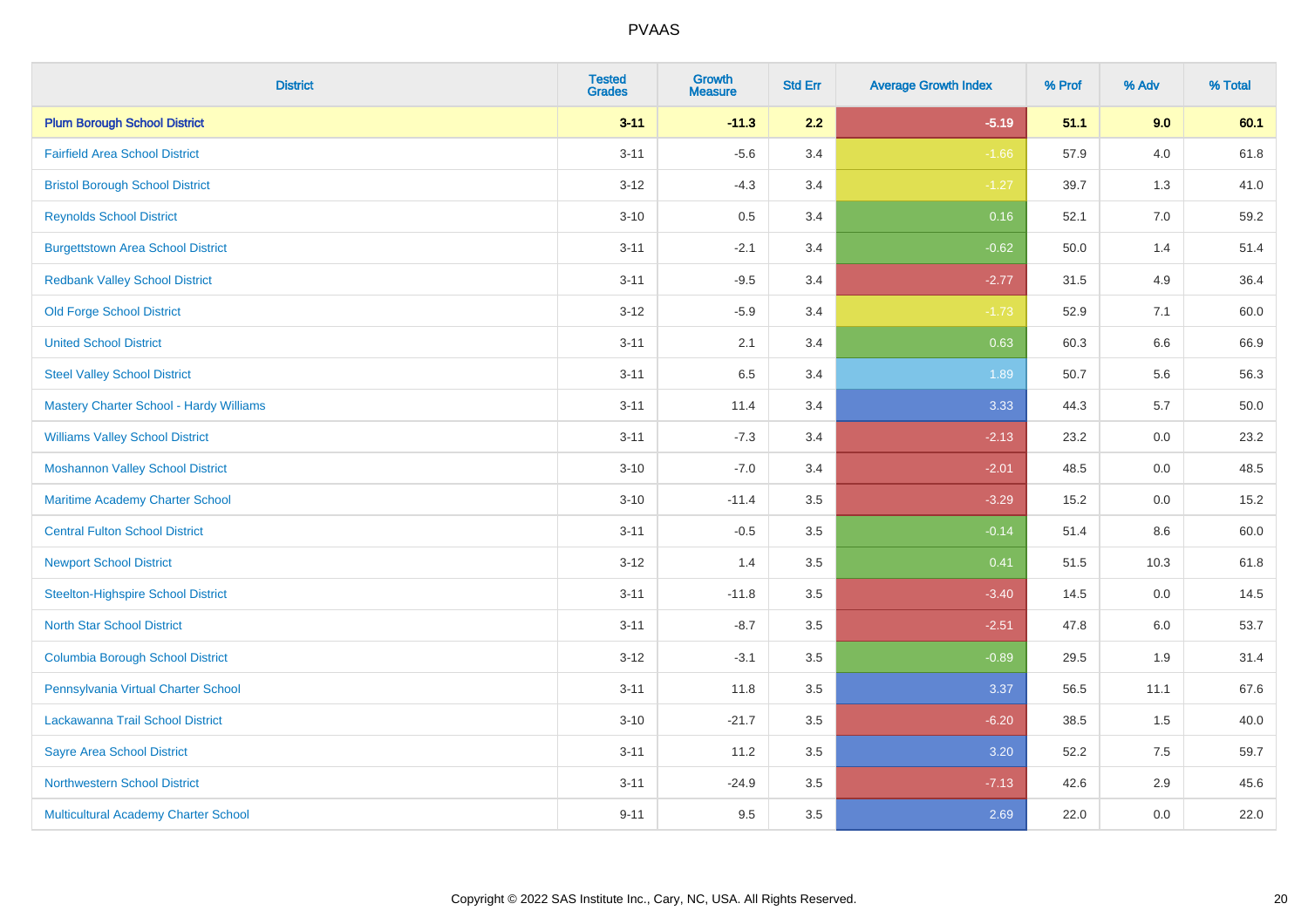| <b>District</b>                                | <b>Tested</b><br><b>Grades</b> | Growth<br><b>Measure</b> | <b>Std Err</b> | <b>Average Growth Index</b> | % Prof | % Adv   | % Total |
|------------------------------------------------|--------------------------------|--------------------------|----------------|-----------------------------|--------|---------|---------|
| <b>Plum Borough School District</b>            | $3 - 11$                       | $-11.3$                  | 2.2            | $-5.19$                     | 51.1   | 9.0     | 60.1    |
| Juniata Valley School District                 | $3 - 11$                       | $-3.9$                   | 3.5            | $-1.10$                     | 44.4   | 3.5     | 47.8    |
| <b>Sharpsville Area School District</b>        | $3 - 11$                       | $-1.4$                   | 3.5            | $-0.40$                     | 55.2   | 13.4    | 68.7    |
| <b>Mountain View School District</b>           | $3 - 11$                       | 20.9                     | $3.5\,$        | 5.91                        | 57.8   | 20.3    | 78.1    |
| <b>Purchase Line School District</b>           | $3 - 12$                       | 1.7                      | 3.5            | 0.47                        | 43.1   | 5.4     | 48.5    |
| <b>Chartiers-Houston School District</b>       | $3 - 10$                       | $-8.6$                   | 3.5            | $-2.41$                     | 59.7   | 4.5     | 64.2    |
| <b>Union City Area School District</b>         | $3 - 12$                       | $-10.2$                  | 3.6            | $-2.87$                     | 42.9   | 3.2     | 46.0    |
| <b>Carbon Career &amp; Technical Institute</b> | $9 - 11$                       | $-5.7$                   | 3.6            | $-1.59$                     | 34.5   | $1.2$   | 35.7    |
| <b>Southmoreland School District</b>           | $3 - 11$                       | $-8.3$                   | 3.6            | $-2.32$                     | 56.8   | 7.2     | 64.0    |
| <b>Brockway Area School District</b>           | $3 - 11$                       | 0.6                      | 3.6            | 0.16                        | 49.2   | 7.7     | 56.9    |
| <b>Portage Area School District</b>            | $3 - 10$                       | $-8.1$                   | 3.6            | $-2.26$                     | 40.6   | 9.4     | 50.0    |
| <b>Salisbury Township School District</b>      | $3 - 11$                       | 6.3                      | 3.6            | 1.77                        | 46.2   | 6.6     | 52.8    |
| Propel Charter School - Braddock Hills         | $3 - 11$                       | $-13.6$                  | 3.6            | $-3.81$                     | 9.7    | 1.6     | 11.3    |
| <b>Lawrence County CTC</b>                     | $10 - 11$                      | $-21.7$                  | 3.6            | $-6.05$                     | 19.8   | $0.0\,$ | 19.8    |
| <b>Homer-Center School District</b>            | $3 - 11$                       | 9.7                      | 3.6            | 2.70                        | 45.1   | 17.2    | 62.3    |
| <b>Montgomery Area School District</b>         | $3 - 11$                       | 10.7                     | 3.6            | 2.96                        | 48.7   | 12.4    | 61.1    |
| Northern Bedford County School District        | $3 - 11$                       | 16.5                     | 3.6            | 4.58                        | 51.7   | 20.0    | 71.7    |
| <b>Mahanoy Area School District</b>            | $3 - 10$                       | $-9.0$                   | 3.6            | $-2.49$                     | 26.2   | 1.6     | 27.9    |
| <b>Blue Ridge School District</b>              | $3 - 11$                       | $-0.5$                   | 3.6            | $-0.12$                     | 44.6   | 3.1     | 47.7    |
| California Area School District                | $3 - 10$                       | $-7.3$                   | 3.6            | $-2.02$                     | 42.6   | $9.8\,$ | 52.5    |
| <b>Port Allegany School District</b>           | $3 - 11$                       | 4.4                      | 3.6            | 1.21                        | 28.1   | 9.4     | 37.5    |
| <b>School Lane Charter School</b>              | $3 - 11$                       | 12.4                     | 3.6            | 3.43                        | 59.1   | $9.8\,$ | 68.9    |
| <b>Northgate School District</b>               | $3 - 11$                       | 6.3                      | 3.6            | 1.73                        | 53.3   | 16.7    | 70.0    |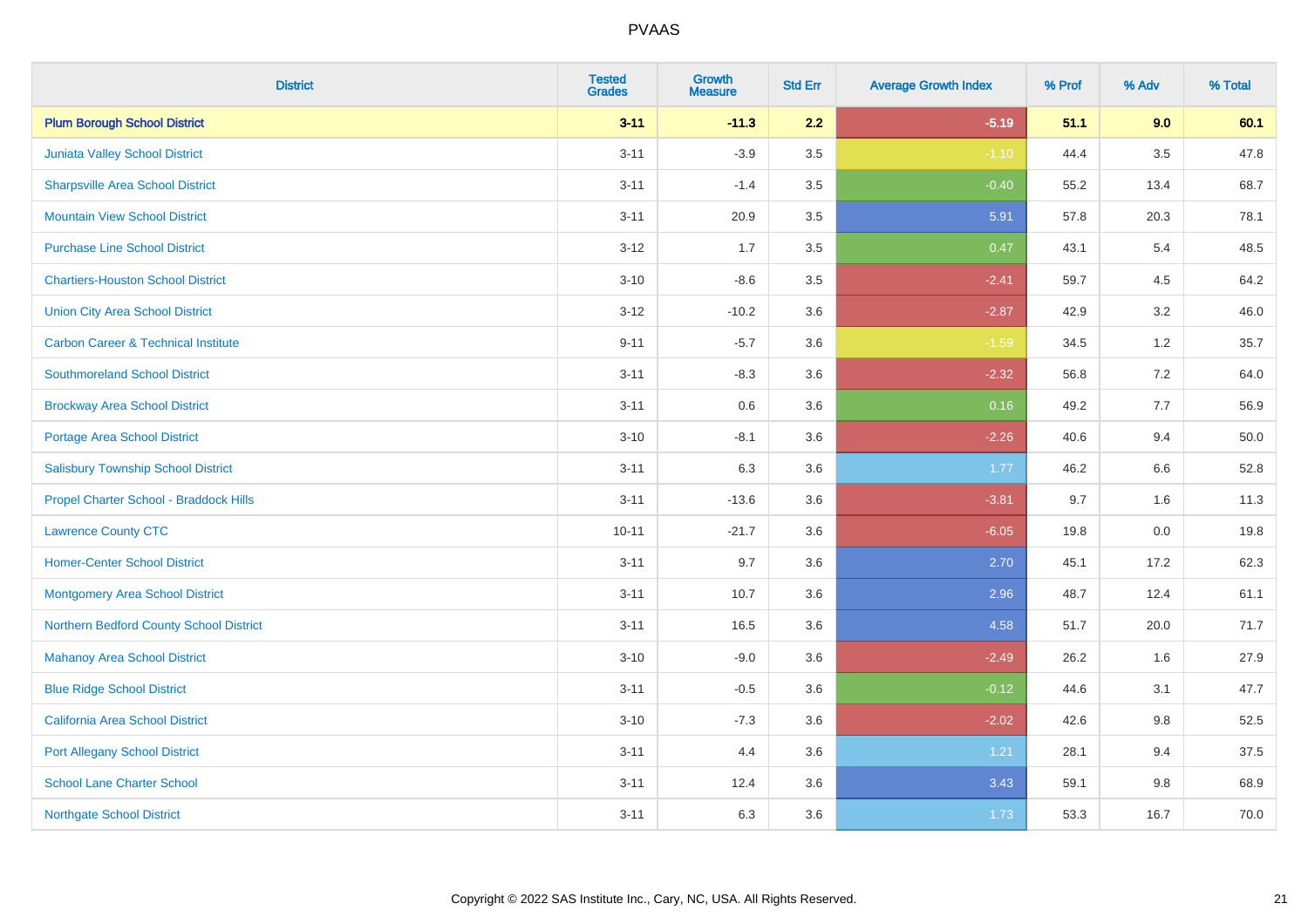| <b>District</b>                                 | <b>Tested</b><br><b>Grades</b> | <b>Growth</b><br><b>Measure</b> | <b>Std Err</b> | <b>Average Growth Index</b> | % Prof | % Adv   | % Total |
|-------------------------------------------------|--------------------------------|---------------------------------|----------------|-----------------------------|--------|---------|---------|
| <b>Plum Borough School District</b>             | $3 - 11$                       | $-11.3$                         | 2.2            | $-5.19$                     | 51.1   | 9.0     | 60.1    |
| <b>Westinghouse Arts Academy Charter School</b> | $9 - 10$                       | $-0.7$                          | 3.6            | $-0.19$                     | 59.2   | 8.4     | 67.6    |
| <b>Frazier School District</b>                  | $3 - 11$                       | $-17.2$                         | 3.7            | $-4.70$                     | 37.1   | 1.6     | 38.7    |
| <b>Muncy School District</b>                    | $3 - 11$                       | $-8.1$                          | 3.7            | $-2.21$                     | 42.0   | $3.8\,$ | 45.8    |
| <b>Valley Grove School District</b>             | $3 - 10$                       | $-3.7$                          | 3.7            | $-1.01$                     | 51.2   | 6.1     | 57.3    |
| <b>Sto-Rox School District</b>                  | $3 - 10$                       | 6.6                             | 3.7            | 1.80                        | 13.4   | 0.0     | 13.4    |
| <b>Minersville Area School District</b>         | $3 - 11$                       | $-14.4$                         | 3.7            | $-3.90$                     | 39.3   | 3.3     | 42.6    |
| <b>Clairton City School District</b>            | $3 - 11$                       | 3.5                             | 3.7            | 0.95                        | 13.4   | 0.0     | 13.4    |
| <b>Glendale School District</b>                 | $3 - 10$                       | $-0.9$                          | 3.7            | $-0.24$                     | 50.0   | 5.4     | 55.4    |
| <b>Lakeview School District</b>                 | $3 - 11$                       | $-0.9$                          | 3.7            | $-0.24$                     | 60.3   | 3.2     | 63.5    |
| <b>Innovative Arts Academy Charter School</b>   | $6 - 11$                       | $-9.1$                          | 3.7            | $-2.44$                     | 9.5    | $0.0\,$ | 9.5     |
| <b>Apollo-Ridge School District</b>             | $3 - 12$                       | $-4.7$                          | 3.7            | $-1.24$                     | 50.0   | 10.0    | 60.0    |
| <b>Tussey Mountain School District</b>          | $3 - 12$                       | 1.5                             | 3.7            | 0.40                        | 38.6   | 1.8     | 40.4    |
| <b>Coudersport Area School District</b>         | $3 - 11$                       | 7.7                             | 3.7            | 2.06                        | 55.7   | 8.2     | 63.9    |
| <b>Penns Manor Area School District</b>         | $3-12$                         | $-17.0$                         | 3.7            | $-4.52$                     | 29.7   | 3.1     | 32.8    |
| <b>Riverview School District</b>                | $3 - 11$                       | $-4.6$                          | $3.8\,$        | $-1.20$                     | 57.9   | 15.8    | 73.7    |
| <b>Fort Cherry School District</b>              | $3 - 10$                       | $-5.9$                          | 3.8            | $-1.56$                     | 55.2   | 5.2     | 60.3    |
| Millersburg Area School District                | $3 - 11$                       | 6.2                             | 3.8            | 1.63                        | 51.8   | 7.4     | 59.3    |
| <b>West Middlesex Area School District</b>      | $3 - 10$                       | $-8.4$                          | 3.8            | $-2.21$                     | 34.9   | 2.8     | 37.6    |
| <b>Antietam School District</b>                 | $3 - 10$                       | $-4.3$                          | $3.8\,$        | $-1.13$                     | 36.4   | 5.4     | 41.8    |
| New Kensington-Arnold School District           | $3 - 11$                       | $-0.4$                          | 3.8            | $-0.10$                     | 40.7   | 3.7     | 44.4    |
| <b>Northwest Area School District</b>           | $3 - 10$                       | $-10.0$                         | 3.8            | $-2.59$                     | 34.6   | $7.3$   | 41.8    |
| Jeannette City School District                  | $3 - 11$                       | $-4.3$                          | $3.8\,$        | $-1.13$                     | 46.7   | 7.5     | 54.2    |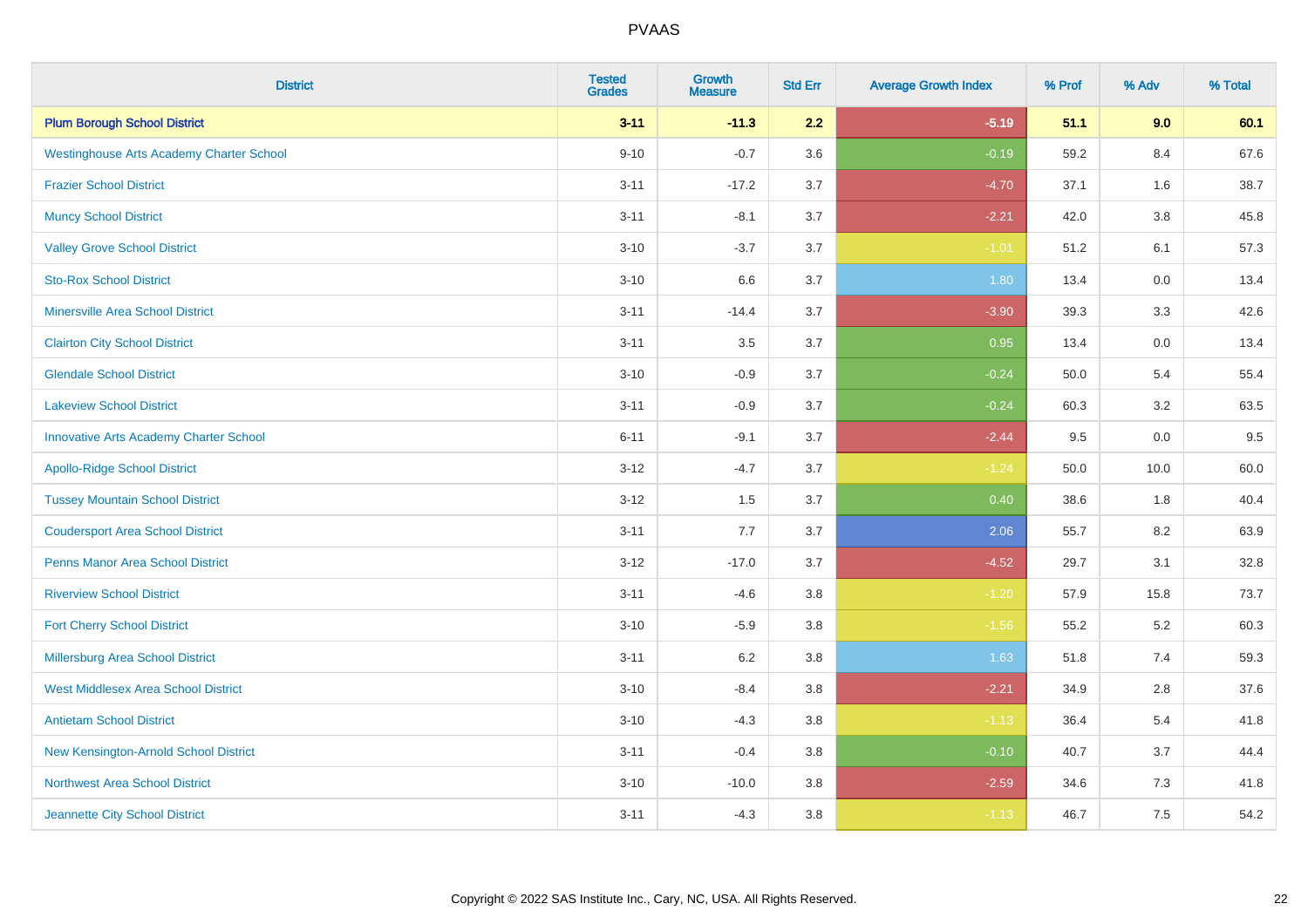| <b>District</b>                                 | <b>Tested</b><br><b>Grades</b> | <b>Growth</b><br><b>Measure</b> | <b>Std Err</b> | <b>Average Growth Index</b> | % Prof | % Adv | % Total |
|-------------------------------------------------|--------------------------------|---------------------------------|----------------|-----------------------------|--------|-------|---------|
| <b>Plum Borough School District</b>             | $3 - 11$                       | $-11.3$                         | 2.2            | $-5.19$                     | 51.1   | 9.0   | 60.1    |
| <b>West Branch Area School District</b>         | $3 - 11$                       | 0.2                             | 3.8            | 0.05                        | 47.2   | 1.9   | 49.1    |
| <b>Greenwood School District</b>                | $3 - 11$                       | 15.9                            | 3.9            | 4.11                        | 50.0   | 25.0  | 75.0    |
| <b>Halifax Area School District</b>             | $3 - 11$                       | 4.7                             | 3.9            | 1.22                        | 61.5   | 9.6   | 71.2    |
| Jefferson County-Dubois AVTS                    | $9 - 11$                       | $-16.2$                         | 3.9            | $-4.16$                     | 23.0   | 0.0   | 23.0    |
| Johnsonburg Area School District                | $3 - 11$                       | $-14.1$                         | 3.9            | $-3.62$                     | 54.0   | 4.6   | 58.6    |
| <b>Smethport Area School District</b>           | $3 - 12$                       | $0.6\,$                         | 3.9            | 0.15                        | 37.0   | 1.8   | 38.9    |
| <b>Shenandoah Valley School District</b>        | $3 - 11$                       | 9.7                             | 3.9            | 2.49                        | 28.3   | 5.0   | 33.3    |
| <b>Allegheny Valley School District</b>         | $3 - 11$                       | 8.5                             | 3.9            | 2.17                        | 53.1   | 12.2  | 65.3    |
| <b>Brownsville Area School District</b>         | $3 - 12$                       | $-7.2$                          | 3.9            | $-1.83$                     | 34.4   | 6.1   | 40.5    |
| <b>Propel Charter School-Montour</b>            | $3 - 10$                       | $-10.7$                         | 3.9            | $-2.71$                     | 13.7   | 0.0   | 13.7    |
| Meyersdale Area School District                 | $3 - 11$                       | 4.2                             | 4.0            | 1.07                        | 43.1   | 6.9   | 50.0    |
| <b>Northeast Bradford School District</b>       | $3 - 10$                       | $-3.1$                          | 4.0            | $-0.78$                     | 33.9   | 3.4   | 37.3    |
| <b>Claysburg-Kimmel School District</b>         | $3 - 11$                       | $-5.7$                          | 4.0            | $-1.42$                     | 42.9   | 8.2   | 51.0    |
| <b>Achievement House Charter School</b>         | $7 - 11$                       | $-0.7$                          | 4.0            | $-0.17$                     | 32.5   | 2.6   | 35.1    |
| <b>Leechburg Area School District</b>           | $3 - 11$                       | 4.4                             | 4.0            | 1.09                        | 47.8   | 19.6  | 67.4    |
| <b>Ridgway Area School District</b>             | $3 - 11$                       | $-14.5$                         | 4.1            | $-3.56$                     | 49.0   | 9.8   | 58.8    |
| <b>Tri-Valley School District</b>               | $3 - 10$                       | $-6.4$                          | 4.1            | $-1.57$                     | 37.0   | 4.4   | 41.3    |
| <b>Conemaugh Valley School District</b>         | $3 - 12$                       | $-3.2$                          | 4.1            | $-0.78$                     | 48.2   | 5.6   | 53.7    |
| <b>Clarion Area School District</b>             | $3 - 11$                       | 10.3                            | 4.1            | 2.51                        | 45.4   | 14.6  | 60.0    |
| <b>Williamsburg Community School District</b>   | $3 - 11$                       | $-14.3$                         | 4.1            | $-3.48$                     | 28.3   | 0.0   | 28.3    |
| <b>Propel Charter School-Homestead</b>          | $3 - 11$                       | $-11.7$                         | 4.1            | $-2.84$                     | 15.9   | 0.0   | 15.9    |
| Capital Area School for the Arts Charter School | $9 - 11$                       | 5.8                             | 4.1            | 1.39                        | 59.3   | 18.6  | 78.0    |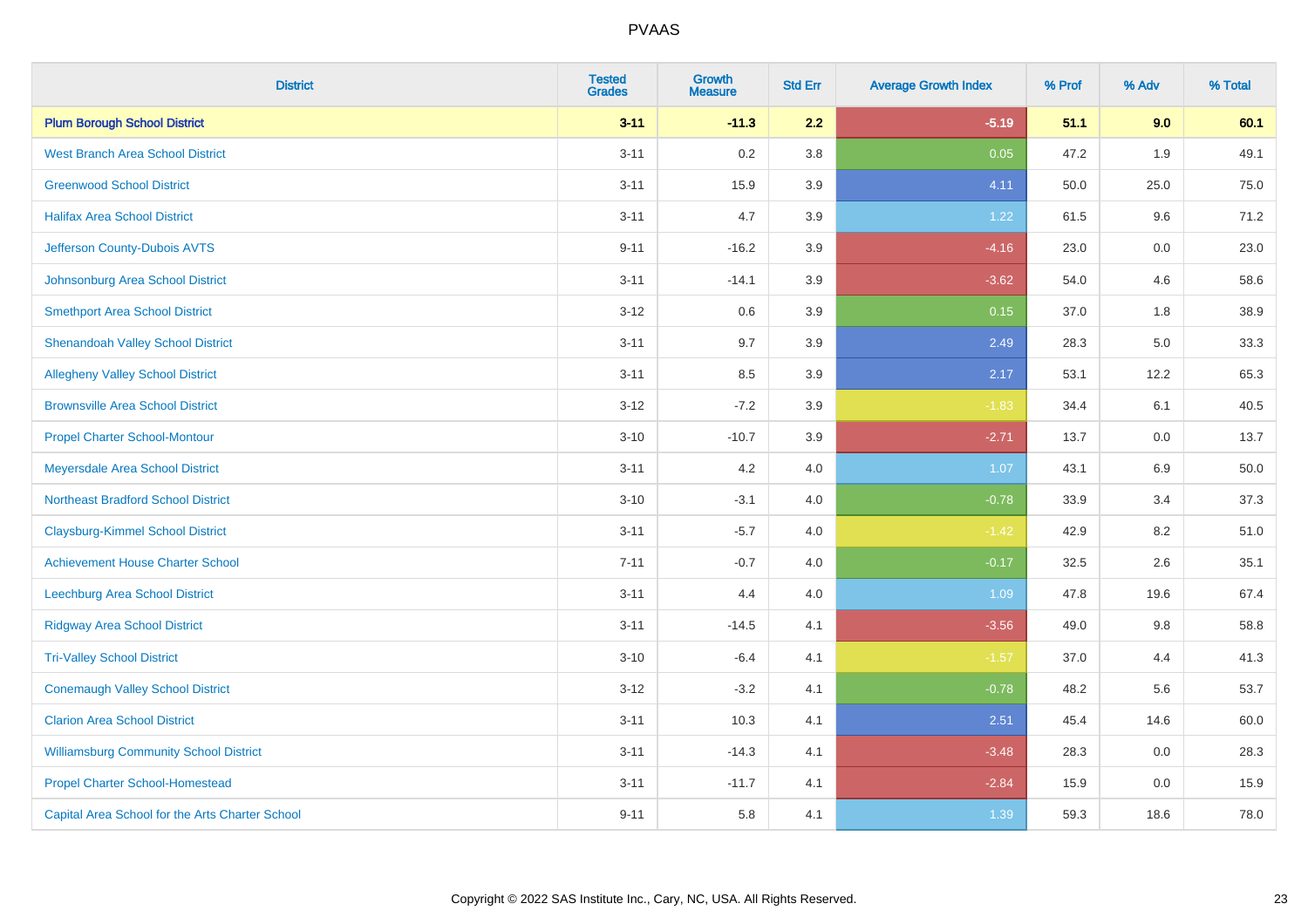| <b>District</b>                                        | <b>Tested</b><br><b>Grades</b> | <b>Growth</b><br><b>Measure</b> | <b>Std Err</b> | <b>Average Growth Index</b> | % Prof | % Adv   | % Total |
|--------------------------------------------------------|--------------------------------|---------------------------------|----------------|-----------------------------|--------|---------|---------|
| <b>Plum Borough School District</b>                    | $3 - 11$                       | $-11.3$                         | 2.2            | $-5.19$                     | 51.1   | 9.0     | 60.1    |
| <b>Curwensville Area School District</b>               | $3 - 11$                       | $-27.9$                         | 4.1            | $-6.72$                     | 42.5   | 4.1     | 46.6    |
| <b>Clarion-Limestone Area School District</b>          | $3 - 12$                       | $-2.5$                          | 4.1            | $-0.60$                     | 56.8   | 6.8     | 63.6    |
| <b>Chester Charter Scholars Academy Charter School</b> | $3 - 12$                       | 8.4                             | 4.1            | 2.03                        | 23.4   | $0.0\,$ | 23.4    |
| <b>Western Beaver County School District</b>           | $3 - 11$                       | $-7.8$                          | 4.2            | $-1.87$                     | 56.5   | 6.5     | 63.0    |
| Pennsylvania Distance Learning Charter School          | $3 - 12$                       | 9.3                             | 4.2            | 2.22                        | 42.2   | 3.1     | 45.3    |
| <b>Berlin Brothersvalley School District</b>           | $3 - 11$                       | 4.0                             | 4.2            | 0.96                        | 48.8   | 14.0    | 62.8    |
| Jefferson-Morgan School District                       | $3 - 10$                       | $-9.9$                          | 4.2            | $-2.35$                     | 43.8   | 4.2     | 47.9    |
| <b>Aliquippa School District</b>                       | $3 - 11$                       | $-9.0$                          | 4.2            | $-2.14$                     | 11.0   | 0.0     | 11.0    |
| <b>Union School District</b>                           | $3 - 12$                       | 2.3                             | 4.2            | 0.54                        | 32.6   | 7.0     | 39.5    |
| <b>Susquehanna Community School District</b>           | $3 - 11$                       | $-2.8$                          | 4.2            | $-0.66$                     | 49.4   | 6.9     | 56.3    |
| <b>Otto-Eldred School District</b>                     | $3 - 11$                       | $-0.7$                          | 4.2            | $-0.15$                     | 56.2   | 6.2     | 62.5    |
| <b>Jamestown Area School District</b>                  | $3 - 11$                       | 13.5                            | 4.2            | 3.19                        | 64.4   | 13.3    | 77.8    |
| <b>Union Area School District</b>                      | $3 - 11$                       | 1.9                             | 4.3            | 0.44                        | 61.5   | 0.0     | 61.5    |
| <b>Farrell Area School District</b>                    | $3 - 11$                       | $-10.4$                         | 4.3            | $-2.41$                     | 19.0   | 0.0     | 19.0    |
| <b>Ferndale Area School District</b>                   | $3 - 10$                       | $-5.8$                          | 4.3            | $-1.33$                     | 40.0   | 0.0     | 40.0    |
| <b>West Side CTC</b>                                   | $9 - 10$                       | $-37.4$                         | 4.3            | $-8.64$                     | 8.8    | 0.0     | 8.8     |
| <b>North Clarion County School District</b>            | $3 - 12$                       | 3.7                             | 4.3            | 0.85                        | 67.5   | 15.0    | 82.5    |
| <b>Blacklick Valley School District</b>                | $3 - 11$                       | $8.0\,$                         | 4.3            | 1.85                        | 34.1   | $0.0\,$ | 34.1    |
| <b>West Greene School District</b>                     | $3 - 11$                       | $-4.5$                          | 4.3            | $-1.04$                     | 36.6   | 7.3     | 43.9    |
| Morrisville Borough School District                    | $3 - 11$                       | 4.8                             | 4.3            | 1.10                        | 30.2   | 2.3     | 32.6    |
| Jenkintown School District                             | $3 - 11$                       | 12.5                            | 4.4            | 2.84                        | 54.6   | 29.6    | 84.1    |
| <b>Sullivan County School District</b>                 | $3 - 10$                       | $-4.0$                          | 4.4            | $-0.90$                     | 66.7   | 2.6     | 69.2    |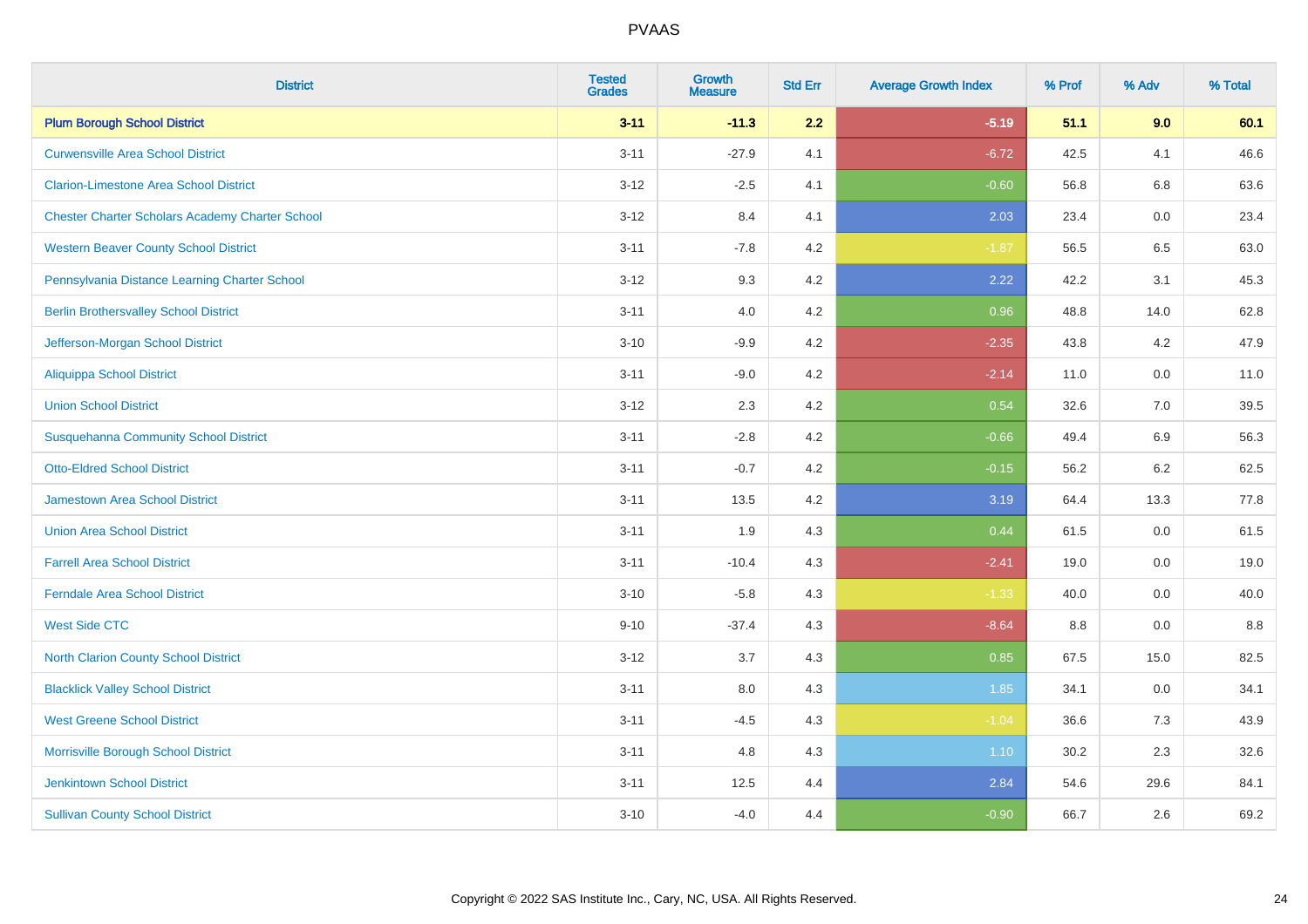| <b>District</b>                                 | <b>Tested</b><br><b>Grades</b> | <b>Growth</b><br><b>Measure</b> | <b>Std Err</b> | <b>Average Growth Index</b> | % Prof | % Adv   | % Total |
|-------------------------------------------------|--------------------------------|---------------------------------|----------------|-----------------------------|--------|---------|---------|
| <b>Plum Borough School District</b>             | $3 - 11$                       | $-11.3$                         | 2.2            | $-5.19$                     | 51.1   | 9.0     | 60.1    |
| <b>Southern Fulton School District</b>          | $3 - 11$                       | $-23.7$                         | 4.4            | $-5.37$                     | 34.2   | 10.5    | 44.7    |
| <b>Benton Area School District</b>              | $3 - 10$                       | $-9.7$                          | 4.5            | $-2.18$                     | 43.2   | 5.4     | 48.6    |
| <b>Sugar Valley Rural Charter School</b>        | $3 - 11$                       | $-11.0$                         | 4.5            | $-2.46$                     | 14.9   | $0.0\,$ | 14.9    |
| <b>Monessen City School District</b>            | $3 - 10$                       | 8.3                             | 4.5            | 1.85                        | 42.9   | 2.9     | 45.7    |
| <b>Mastery Charter School - Gratz Campus</b>    | $7 - 10$                       | $-23.9$                         | 4.5            | $-5.29$                     | 2.9    | 0.0     | 2.9     |
| <b>Rochester Area School District</b>           | $3 - 11$                       | $-13.2$                         | 4.6            | $-2.89$                     | 19.5   | 1.3     | 20.8    |
| <b>Northern Potter School District</b>          | $3 - 12$                       | $-13.1$                         | 4.6            | $-2.84$                     | 37.5   | 0.0     | 37.5    |
| <b>Hanover Area School District</b>             | $3 - 11$                       | 2.2                             | 4.6            | 0.48                        | 42.9   | 5.7     | 48.6    |
| <b>Shade-Central City School District</b>       | $3 - 11$                       | $-5.9$                          | 4.6            | $-1.28$                     | 27.8   | 0.0     | 27.8    |
| <b>Southeastern Greene School District</b>      | $3 - 10$                       | 3.3                             | 4.6            | 0.72                        | 57.6   | 6.1     | 63.6    |
| <b>Avella Area School District</b>              | $3 - 12$                       | $-0.3$                          | 4.7            | $-0.05$                     | 49.3   | 14.5    | 63.8    |
| <b>Millville Area School District</b>           | $3 - 12$                       | $-0.9$                          | 4.7            | $-0.18$                     | 51.4   | 5.4     | 56.8    |
| La Academia Partnership Charter School          | $6 - 11$                       | $-11.0$                         | 4.7            | $-2.34$                     | 6.8    | 0.0     | 6.8     |
| <b>Reach Cyber Charter School</b>               | $3 - 11$                       | 8.1                             | 4.7            | 1.72                        | 42.4   | 4.6     | 47.0    |
| <b>Allegheny-Clarion Valley School District</b> | $3 - 10$                       | 7.8                             | 4.7            | 1.65                        | 53.3   | 3.3     | 56.7    |
| <b>Shamokin Area School District</b>            | $3 - 11$                       | $-7.7$                          | 4.8            | $-1.60$                     | 38.1   | 3.2     | 41.3    |
| <b>Roberto Clemente Charter School</b>          | $3 - 12$                       | 2.2                             | 4.9            | 0.45                        | 27.5   | 5.0     | 32.5    |
| Dr Robert Ketterer Charter School Inc           | $6 - 12$                       | 10.1                            | 5.0            | 2.04                        | 14.9   | 0.4     | 15.3    |
| <b>Cornell School District</b>                  | $3 - 11$                       | $-1.6$                          | 5.0            | $-0.32$                     | 33.8   | 1.5     | 35.4    |
| York Academy Regional Charter School            | $3 - 11$                       | 9.0                             | 5.0            | 1.79                        | 55.2   | 0.0     | 55.2    |
| <b>Oswayo Valley School District</b>            | $3 - 12$                       | 8.5                             | 5.0            | 1.68                        | 50.0   | 16.7    | 66.7    |
| <b>Forbes Road School District</b>              | $3 - 11$                       | 2.8                             | 5.1            | 0.56                        | 41.4   | 10.3    | 51.7    |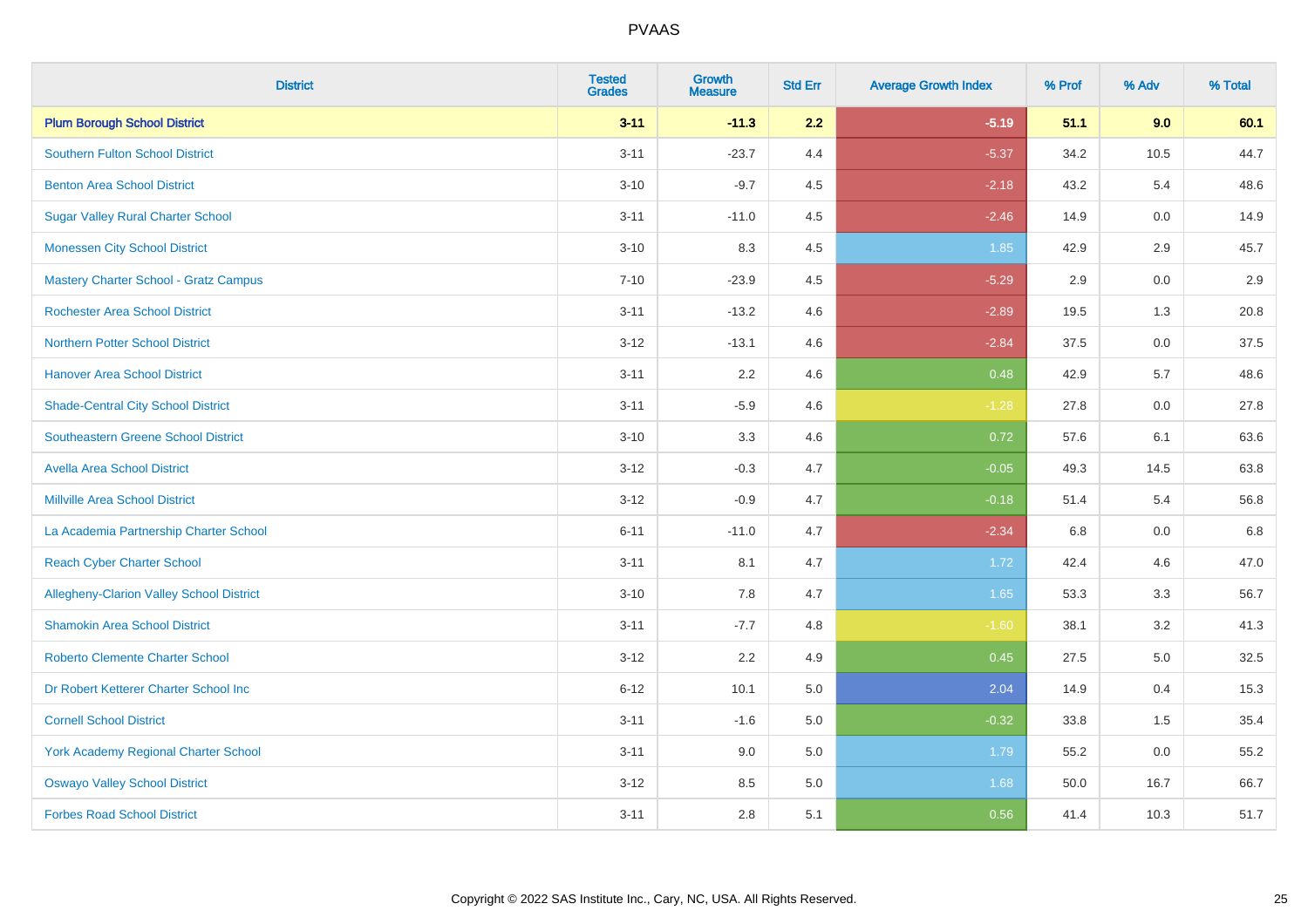| <b>District</b>                                         | <b>Tested</b><br><b>Grades</b> | <b>Growth</b><br><b>Measure</b> | <b>Std Err</b> | <b>Average Growth Index</b> | % Prof | % Adv   | % Total |
|---------------------------------------------------------|--------------------------------|---------------------------------|----------------|-----------------------------|--------|---------|---------|
| <b>Plum Borough School District</b>                     | $3 - 11$                       | $-11.3$                         | 2.2            | $-5.19$                     | 51.1   | 9.0     | 60.1    |
| <b>Tidioute Community Charter School</b>                | $3 - 11$                       | 5.7                             | 5.1            | 1.11                        | 34.4   | 21.9    | 56.2    |
| <b>Fannett-Metal School District</b>                    | $3 - 11$                       | $-3.4$                          | 5.1            | $-0.67$                     | 38.7   | 8.1     | 46.8    |
| The New Academy Charter School                          | $8 - 11$                       | $-10.4$                         | 5.2            | $-2.00$                     | 0.0    | $0.0\,$ | 0.0     |
| <b>Galeton Area School District</b>                     | $3 - 11$                       | 2.2                             | 5.3            | 0.42                        | 41.3   | 4.4     | 45.6    |
| <b>Forest Area School District</b>                      | $3 - 11$                       | $-4.4$                          | 5.4            | $-0.81$                     | 36.2   | 2.1     | 38.3    |
| People For People Charter School                        | $3 - 12$                       | 13.3                            | 5.5            | 2.43                        | 13.5   | 0.0     | 13.5    |
| <b>Commodore Perry School District</b>                  | $3 - 11$                       | 3.2                             | 5.5            | 0.58                        | 58.3   | 0.0     | 58.3    |
| <b>Turkeyfoot Valley Area School District</b>           | $3-12$                         | $-4.3$                          | 5.6            | $-0.76$                     | 22.0   | 5.1     | 27.1    |
| <b>Pittston Area School District</b>                    | $3 - 11$                       | $-10.1$                         | 5.6            | $-1.80$                     | 38.1   | 9.5     | 47.6    |
| Lehigh Career & Technical Institute                     | $10 - 12$                      | 5.6                             | 5.6            | 0.99                        | 78.3   | 0.0     | 78.3    |
| <b>Gillingham Charter School</b>                        | $3 - 11$                       | $-4.4$                          | 5.6            | $-0.77$                     | 20.8   | 8.3     | 29.2    |
| Mastery Charter School - Pickett Campus                 | $6 - 10$                       | 5.6                             | 5.7            | 1.00                        | 27.8   | 0.0     | 27.8    |
| Insight PA Cyber Charter School                         | $3 - 11$                       | 0.7                             | 5.7            | 0.12                        | 50.0   | 4.8     | 54.8    |
| Mastery Charter High School-Lenfest Campus              | $7 - 11$                       | 2.5                             | 5.7            | 0.43                        | 40.0   | $0.0\,$ | 40.0    |
| Imhotep Institute Charter High School                   | $9 - 11$                       | $-5.3$                          | 5.8            | $-0.92$                     | 25.0   | $0.0\,$ | 25.0    |
| Salisbury-Elk Lick School District                      | $3 - 11$                       | $-13.5$                         | 5.9            | $-2.30$                     | 27.8   | 0.0     | 27.8    |
| <b>Shanksville-Stonycreek School District</b>           | $3 - 10$                       | 7.0                             | 5.9            | 1.20                        | 64.7   | 17.6    | 82.4    |
| <b>Keystone Education Center Charter School</b>         | $3-12$                         | $-12.9$                         | 5.9            | $-2.19$                     | 28.0   | 0.0     | 28.0    |
| Hope For Hyndman Charter School                         | $3 - 11$                       | $-2.0$                          | 6.1            | $-0.32$                     | 33.3   | 0.0     | 33.3    |
| <b>Esperanza Cyber Charter School</b>                   | $3 - 11$                       | 7.1                             | 6.1            | 1.16                        | 9.1    | 0.0     | 9.1     |
| Center For Student Learning Charter School At Pennsbury | $6 - 12$                       | $-2.9$                          | 6.1            | $-0.47$                     | 42.9   | 0.0     | 42.9    |
| Mastery Charter School - Thomas Campus                  | $3 - 10$                       | 2.1                             | 6.2            | 0.33                        | 28.6   | 0.0     | 28.6    |